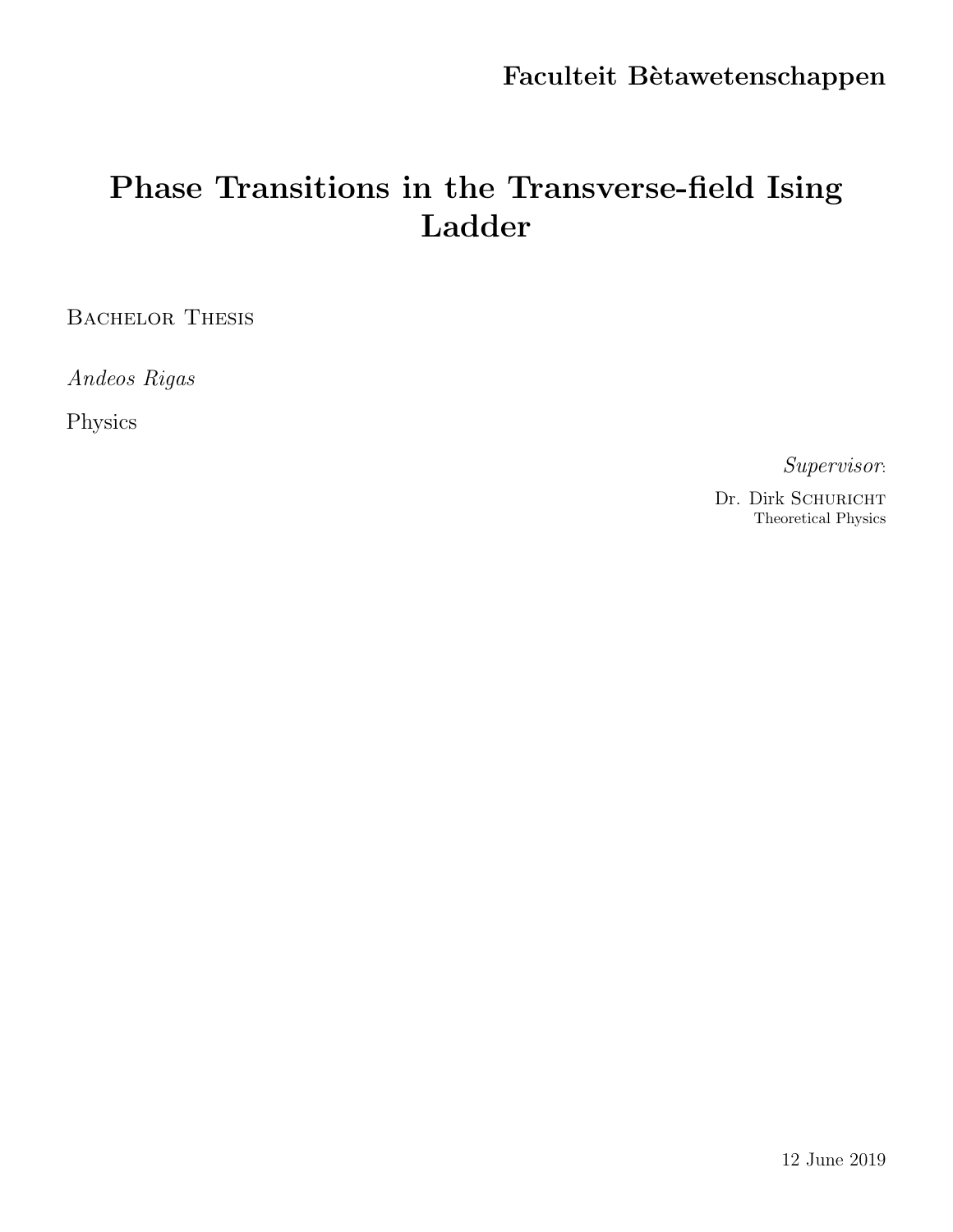#### Abstract

In this thesis I have successfully recreated the results that describe the behavior of a transverse-field Ising chain. There is a phase transition when the parameter that controls the influence of the transverse field is one (that is: the factor in front of the transverse-field term and the interaction term are equally big). However, I could not determine exactly what the order parameter should be.

Then for the transverse-field Ising ladder I have used perturbation theory in the parameter that controls the interaction between the chains. I have found that the phase transition doesn't change position, but that the ground state is a different state compared to the transverse-field Ising chain, when the transverse-field term is smaller than the interaction.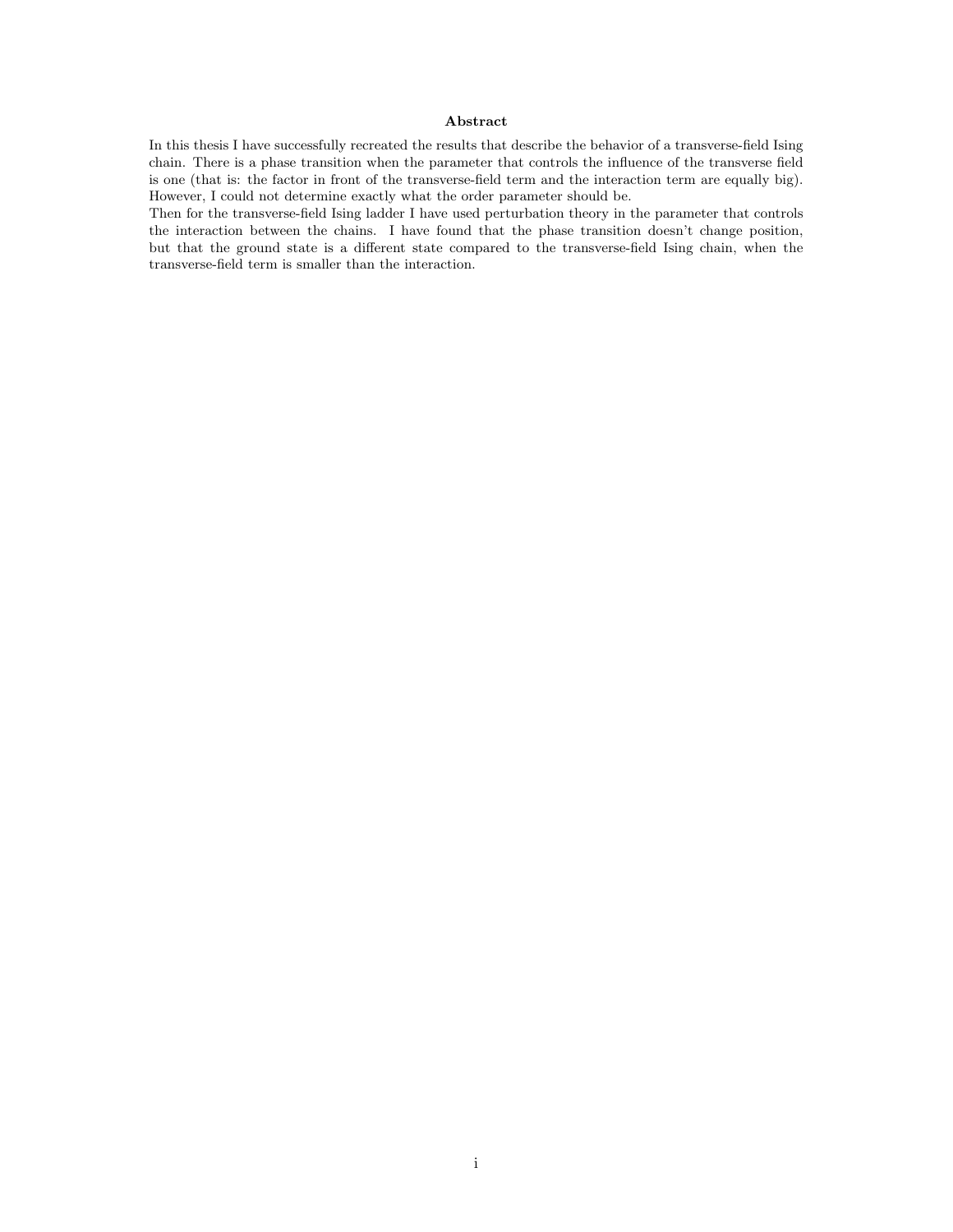# Contents

| $\mathbf{1}$    | Introduction                                           | $\mathbf{1}$   |  |
|-----------------|--------------------------------------------------------|----------------|--|
|                 | $1.1\,$                                                | $\overline{1}$ |  |
|                 | 1.2                                                    | $\overline{2}$ |  |
| $\mathbf{2}$    | Diagonalization of the Transverse-field Ising Chain    | 3              |  |
|                 | 2.1                                                    | 3              |  |
|                 | 2.2                                                    | $\overline{4}$ |  |
|                 | 2.3                                                    | 6              |  |
| 3               | The Phase Transition of a Transverse-field Ising Chain | 8              |  |
|                 | 3.1                                                    | 8              |  |
|                 | 3.2                                                    | 9              |  |
|                 | 3.3                                                    | 11             |  |
| 4               | The Ising Ladder                                       | 16             |  |
|                 | 4.1                                                    | 16             |  |
|                 | 4.2                                                    | 18             |  |
|                 | A Derivation of the Diagonalization of the Hamiltonian | 19             |  |
|                 | A.1                                                    | 19             |  |
|                 | A.2                                                    | 19             |  |
|                 |                                                        | 21             |  |
|                 | <b>B</b> Transformation of the Ising Ladder            | 23             |  |
|                 | C Code                                                 | 24             |  |
| References<br>I |                                                        |                |  |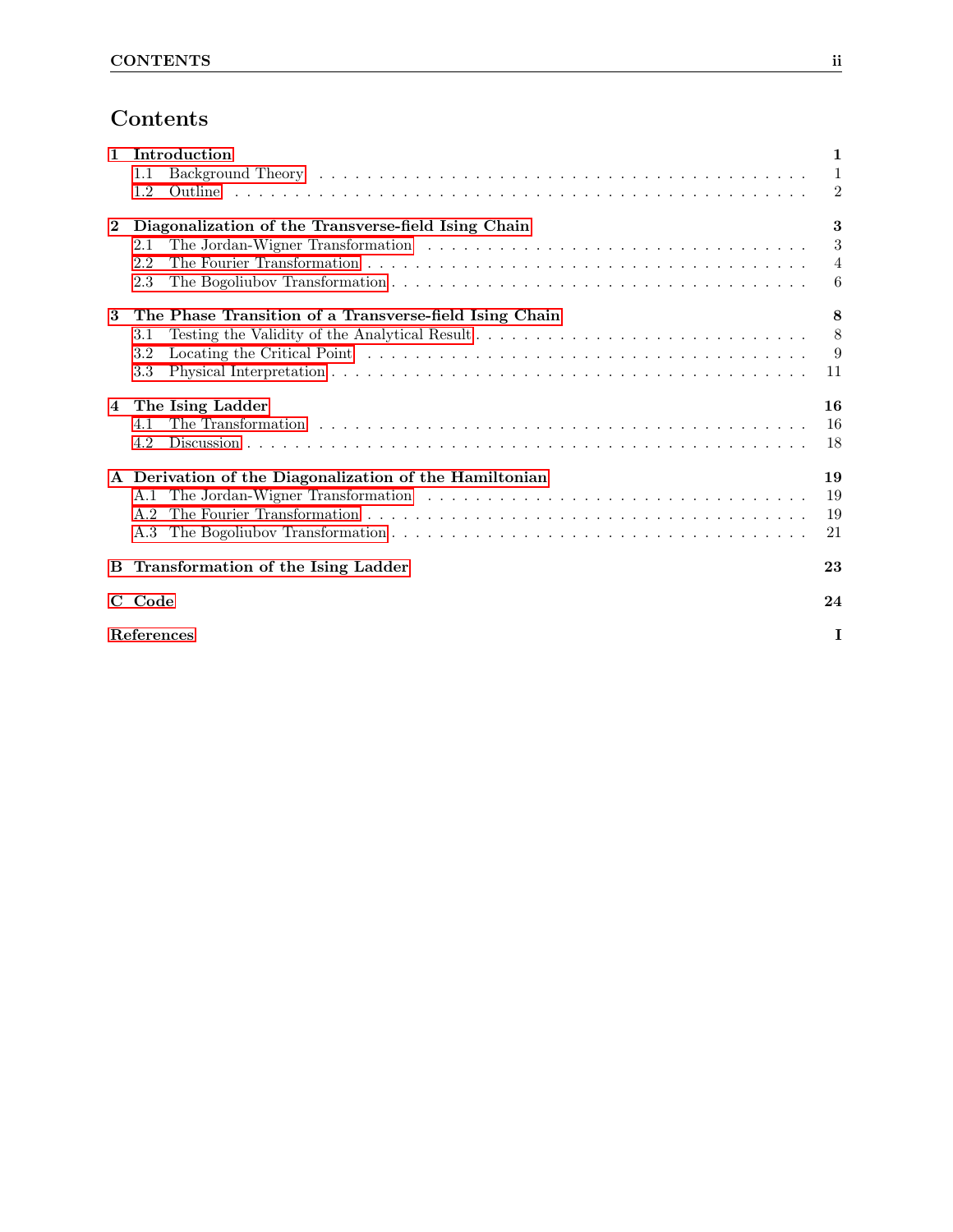## <span id="page-3-0"></span>1 Introduction

#### <span id="page-3-1"></span>1.1 Background Theory

The transverse field Ising ladder is a double transverse field Ising chain lined up parallel in space. An Ising chain is a set of spins lined up in one dimension with a constant distance  $a$  between them. This distance is small enough that the spins have influence on their nearest neighbors, but influence from spins that are further away will be neglected in this thesis. The words "transverse field" specify that this Ising chain/ladder is set in an external magnetic field that is constant in space, which points in a direction perpendicular to the direction that the spins would attempt to align if the external field wasn't there, and perpendicular to the alignment of the spins. This gives us the following Hamiltonian for the Ising chain

<span id="page-3-2"></span>
$$
H = -J\sum_{j=1}^{N} (\sigma_j^x \sigma_{j+1}^x + g\sigma_j^z)
$$
 (1)

where N is the number of sites, J is a coupling constant,  $Jg$  is equal to the strength of the external field, and periodic boundary conditions are assumed for the spin operators. That is

<span id="page-3-5"></span>
$$
\sigma_{N+1}^i = \sigma_1^i \tag{2}
$$

where i can be x, z or  $+$  (for the raising operator) etc.

Notice the difference in the dimension that the spin operators apply to in expression [\(1\)](#page-3-2). This causes that this Hamiltonian when diagonalized will not be diagonalized for both the z- and x-spin operators, because those do not commute with each other.

The Hamiltonian for the Ising ladder is as follows

<span id="page-3-4"></span>
$$
H = -J\sum_{l=1}^{2} \sum_{j=1}^{N} (\sigma_{l,j}^{x} \sigma_{l,j+1}^{x} + g\sigma_{l,j}^{z}) - Jh \sum_{j=1}^{N} \sigma_{1,j}^{z} \sigma_{2,j}^{z}
$$
(3)

<span id="page-3-3"></span>where  $h$  is the parameter that controls how much the two chains influence each other, and the first index denotes the position in the x-direction (see sketch [1](#page-3-3) below).



Figure 1: Sketch of the Ising ladder. The x-, y-, z-axes have been chosen to optimize clarity, and don't have to be oriented as in the sketch.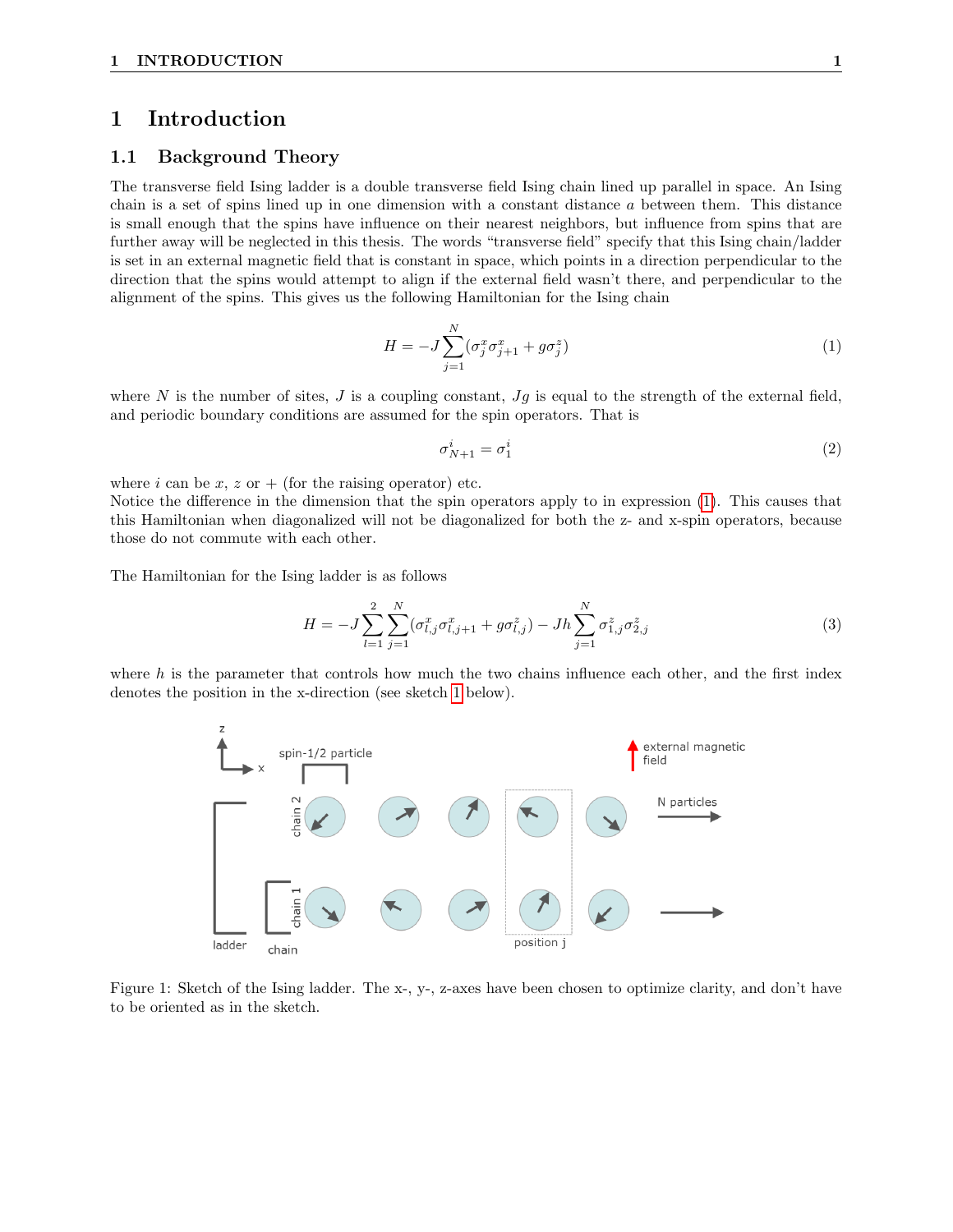#### <span id="page-4-0"></span>1.2 Outline

The goal of this thesis is to first describe the phase transition(s) for the Ising chain (at which point does it occur and what is the order parameter) and compare this to results found in literature. After that the same will be done for the Ising ladder using perturbation theory in coupling parameter  $h$  (see expression [\(3\)](#page-3-4)), for which no comparison can be made with any literature.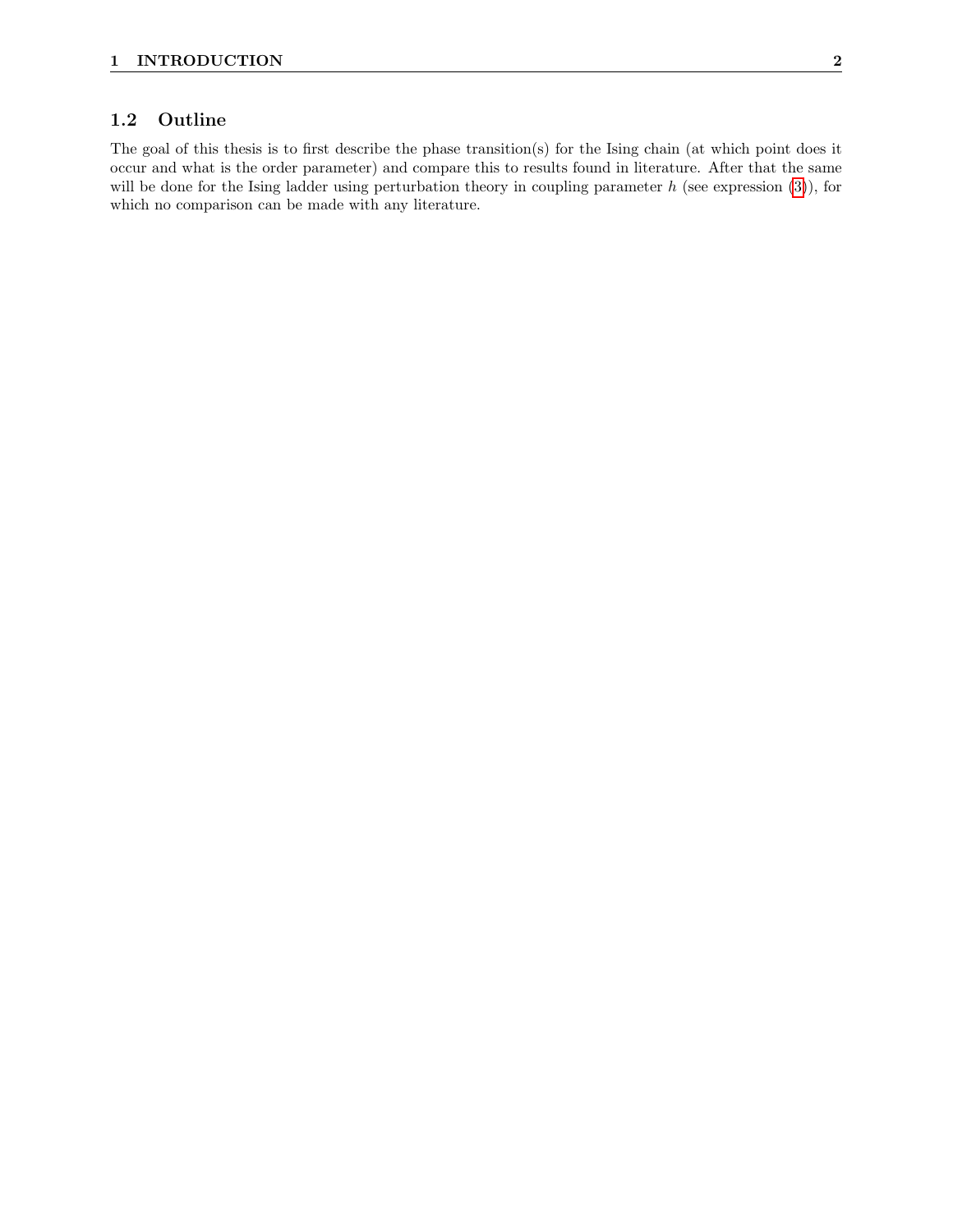## <span id="page-5-0"></span>2 Diagonalization of the Transverse-field Ising Chain

For the diagonalization of this Hamiltonian a couple of transformations should be done. For this I followed [1] and [2] to get an understanding of how these transformations should be done.

#### <span id="page-5-1"></span>2.1 The Jordan-Wigner Transformation

As the reader may already know, raising and lowering operators can be defined as follows

$$
\sigma_j^{\pm} = \frac{1}{2} (\sigma_j^x \pm i \sigma_j^y) \tag{4}
$$

These operators' same site anti-commutator is equal to 1 and they commute on different sites, that is

$$
\sigma_j^+ \sigma_j^- = 1 - \sigma_j^- \sigma_j^+ \tag{5}
$$

and

$$
\sigma_j^+ \sigma_k^- = \sigma_k^- \sigma_j^+ \tag{6}
$$

for  $j \neq k$ .

Fermion annihilation and creation operators on the other hand anti-commute on different sites, while their anti-commutator also becomes 1 on the same site, that is

<span id="page-5-4"></span>
$$
c_j^{\dagger} c_k = \delta_{jk} - c_k c_j^{\dagger} \tag{7}
$$

where  $c_j$  is the annihilation operator for the j-th site, and  $c_j^{\dagger}$  the creation operator for that site. Furthermore, we have

<span id="page-5-5"></span>
$$
c_j c_k = -c_k c_j \tag{8}
$$

<span id="page-5-6"></span>
$$
c_j^{\dagger} c_k^{\dagger} = -c_k^{\dagger} c_j^{\dagger} \tag{9}
$$

With a relatively simple transformation called the Jordan-Wigner transformation new operators can be introduced which obey the commutation relations of the fermion operators (hence making them indistinguishable from fermion operators). This is desirable, since the problem will be reduced to a problem with a chain of fermions, to which there is a solution. The transformation is as follows: the j-th raising or lowering operator gets a phase change of  $\pi$  (that is: a factor -1), if the number of fermions (or equivalently: the number of down spins) to the left of that site (if the first site is all the way to the left and the N-th spin to the right) is odd.

In mathematical language

$$
\sigma_j^- = \prod_{\substack{k=1\\k
$$

and

$$
\sigma_j^+ = \prod_{\substack{k=1\\k
$$

Now everything is put in terms of fermion annihilation/creation operators, respectively  $c_j$  and  $c_j^{\dagger}$ . The  $\prod_{\substack{j=0 \ k < j}} (1-2c_k^{\dagger}c_k)$ -factor basically gives a factor  $-1$  for every fermion to the left of site j, so the transformation is as described above.

 $\sigma_j^z$  and  $\sigma_j^x$  transform likewise

<span id="page-5-2"></span>
$$
\sigma_j^z = 1 - 2\sigma_j^-\sigma_j^+ = 1 - 2c_j^{\dagger}c_j \tag{12}
$$

<span id="page-5-3"></span>
$$
\sigma_j^x = \sigma_j^- + \sigma_j^+ = \prod_{\substack{k=1\\k\n(13)
$$

The terms in the Hamiltonian that will give the most difficulty would be the  $\sigma_j^x \sigma_{j+1}^x$  terms, and the complete derivation is given in appendix [A.](#page-21-0) Only in the last term (which looks like this:  $\sigma_N^x \sigma_1^x$ ) the large product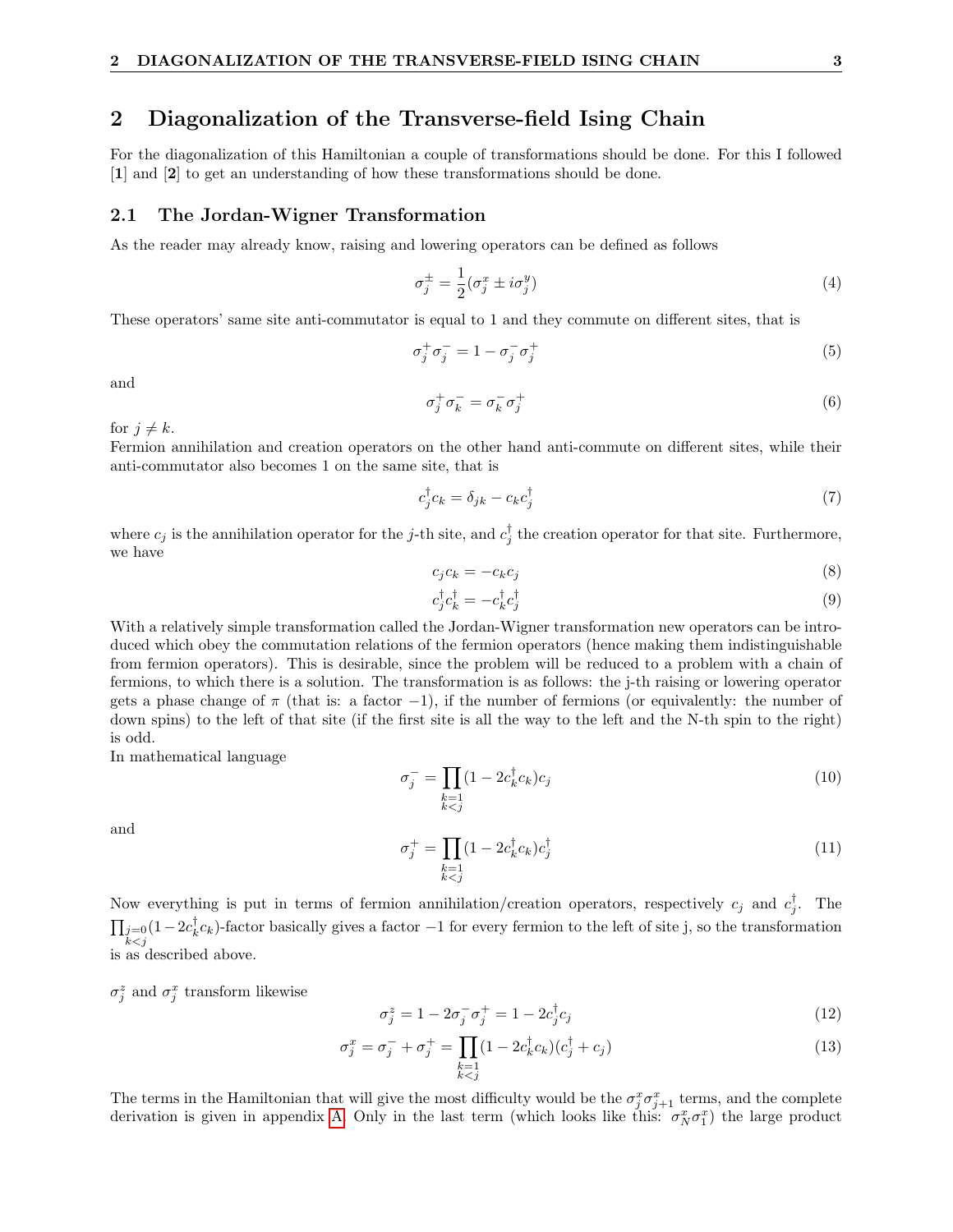remains, since  $\sigma_1^x$  doesn't have any sites to the left of it. This large product is either 1 or  $-1$  depending on the total number of fermions on the chain, since it can be rewritten as

$$
\prod_{\substack{k=1\\k\n(14)
$$

which would be in contradiction with the boundary conditions described in expression [\(2\)](#page-3-5). This problem can be solved by letting the boundary conditions of the creation and annihilation operators depend on the number of fermions on the chain.

If we choose the so-called anti-periodic boundary conditions in the case of an even number of fermions on the chain:

<span id="page-6-3"></span>
$$
c_{N+1} = -c_1 \tag{15}
$$

and the usual periodic boundary conditions in the case of an odd number

<span id="page-6-4"></span>
$$
c_{N+1} = c_1 \tag{16}
$$

then we get in both cases

$$
(\sigma_j^x \sigma_{j+1}^x)|_{j=N} = (c_N^{\dagger} - c_N)(c_1^{\dagger} + c_1)
$$
\n(17)

just as the rest of the terms. The Hamiltonian becomes

<span id="page-6-2"></span>
$$
H = -J\sum_{j=1}^{N} (c_j^{\dagger} c_{j+1}^{\dagger} + c_j^{\dagger} c_{j+1} + c_{j+1}^{\dagger} c_j + c_{j+1} c_j + g - 2g c_j^{\dagger} c_j)
$$
(18)

Thus we have reinterpreted the problem as a problem with a chain of fermions. In the following subsections I will explain how this system's Hamiltonian can be diagonalized.

#### <span id="page-6-0"></span>2.2 The Fourier Transformation

The next step would be a Fourier transform to get rid of operators that act on the "next"  $((j + 1)$ -th) site.

$$
c_j = \frac{1}{\sqrt{N}} \sum_{n=0}^{N-1} c_{k_n} e^{-ik_n j a}
$$
  

$$
c_j^{\dagger} = \frac{1}{\sqrt{N}} \sum_{n=0}^{N-1} c_{k_n}^{\dagger} e^{-ik_n j a}
$$
 (19)

if the distance between the sites is  $a$ . The inverse transformation would look like

$$
c_{k_n} = \frac{1}{\sqrt{N}} \sum_{j=0}^{N-1} c_j e^{ik_n j a}
$$
  

$$
c_{k_n}^{\dagger} = \frac{1}{\sqrt{N}} \sum_{j=0}^{N-1} c_j^{\dagger} e^{ik_n j a}
$$
 (20)

<span id="page-6-1"></span>

Figure 2: A wave with  $n = 2$  and one with  $n = 2 - N$  both result in the same manifestation on the equidistant points (here a wave number as  $(22)$  is chosen).

from which it is relatively easy deduced that the operators from  ${c_{k_n}}$  obey the same commutation relations as the ones from  ${c_j}$ , that is

$$
c_{k_n}^{\dagger} c_{k_m} = \delta_{k_n k_m} - c_{k_m} c_{k_n}^{\dagger}
$$
  
\n
$$
c_{k_n} c_{k_m} = -c_{k_m} c_{k_n}
$$
  
\n
$$
c_{k_n}^{\dagger} c_{k_m}^{\dagger} = -c_{k_m}^{\dagger} c_{k_n}^{\dagger}
$$
\n(21)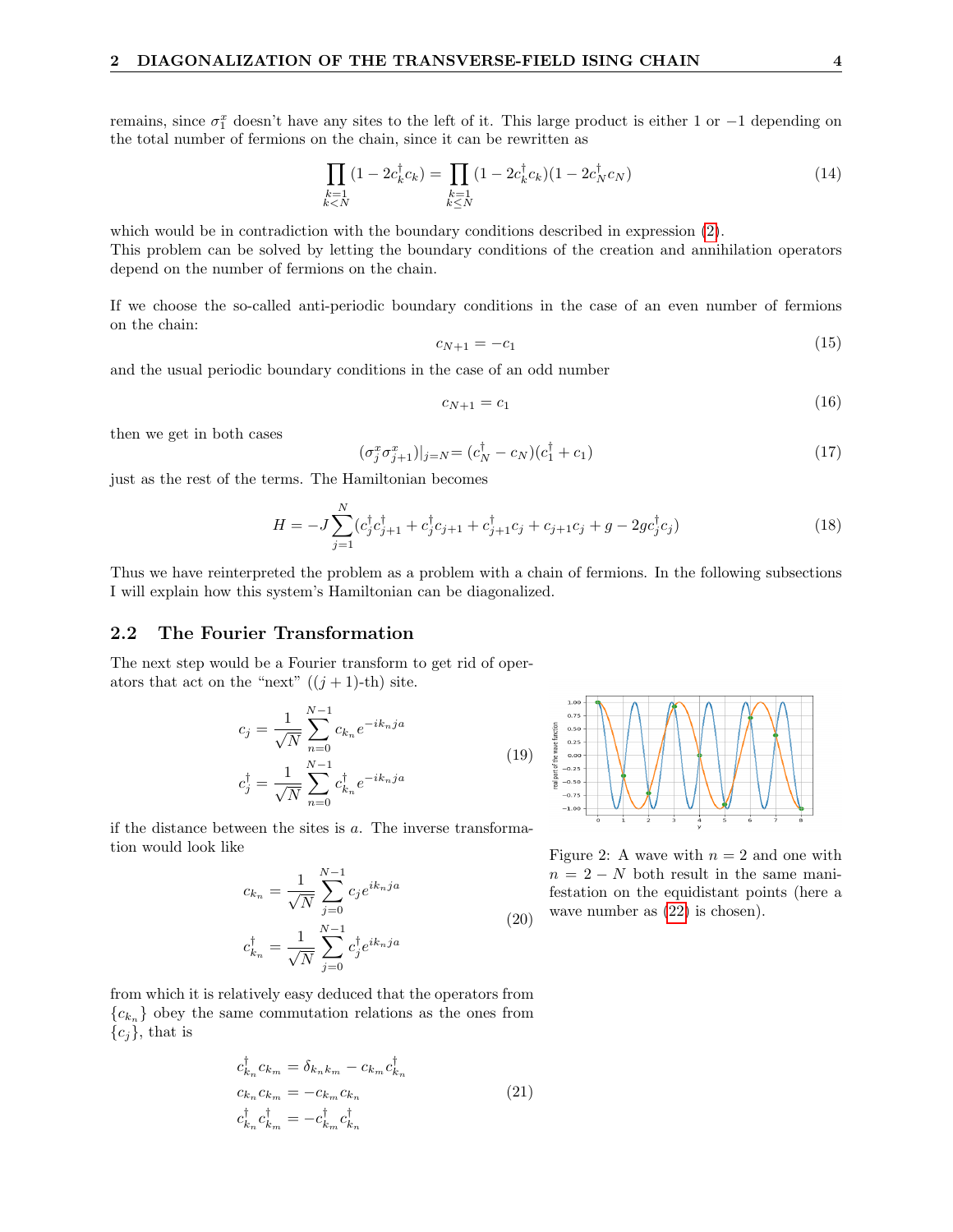which means that these operators are creation and annihilation operators for fermions, which we'll call Fourier-fermions.

Here, however, the different boundary conditions we have chosen for the cases with an even and odd number of fermions have consequences for the quantization of the wave number. For an even number it becomes

> <span id="page-7-0"></span> $k_n = \frac{2\pi(n+\frac{1}{2})}{N}$  $\frac{n+2j}{Na}$  for  $n = 0, ..., N-1$  (22)

and for an odd number it becomes

<span id="page-7-1"></span>
$$
k_n = \frac{2\pi n}{Na} \text{ for } n = 0, \dots, N - 1
$$
\n
$$
(23)
$$

Furthermore, only the states  $n = 0$  through  $n = N - 1$  are summed over, because the fact that the spins are on equidistant points makes that the N-th state is equivalent to the zeroth (see figure [2\)](#page-6-1). This can easily be proved by adding N to n in the expression for any wave number,  $(22)$  or  $(23)$  (it is done explicitly in appendix [A\)](#page-21-0).

A relatively simple calculation will render the following result for the sum of the second and third terms in the Hamiltonian as expressed in [\(18\)](#page-6-2).

<span id="page-7-2"></span>
$$
\sum_{j=1}^{N} (c_j^{\dagger} c_{j+1} + c_{j+1}^{\dagger} c_j) = \sum_{n=0}^{N-1} 2c_{k_n}^{\dagger} c_{k_n} \cos(k_n a)
$$
\n(24)

The first and fourth terms require a little more effort (the full derivation is in appendix [A\)](#page-21-0). The result is

<span id="page-7-3"></span>
$$
\sum_{j=1}^{N} c_j^{\dagger} c_{j+1}^{\dagger} = \sum_{n=0}^{N-1} i c_{-k_n}^{\dagger} c_{k_n}^{\dagger} \sin(k_n a)
$$
\n(25)

<span id="page-7-4"></span>
$$
\sum_{j=1}^{N} c_{j+1} c_j = \sum_{n=0}^{N-1} i c_{-k_n} c_{k_n} \sin(k_n a)
$$
\n(26)

where the first term (at  $n = 0$ ) vanishes in the case of an odd number of fermions, so they could be written as

$$
\sum_{j=1}^{N} c_j^{\dagger} c_{j+1}^{\dagger} = \sum_{n=1}^{N-1} i c_{-k_n}^{\dagger} c_{k_n}^{\dagger} \sin(k_n a)
$$
\n(27)

$$
\sum_{j=1}^{N} c_{j+1} c_j = \sum_{n=1}^{N-1} i c_{-k_n} c_{k_n} \sin(k_n a)
$$
\n(28)

The resulting Hamiltonian for an even number of fermions is

<span id="page-7-5"></span>
$$
H = J \sum_{n=0}^{N-1} \left[ 2c_{k_n}^{\dagger} c_{-k_n} (g - \cos(k_n a)) - i \sin(k_n a) (c_{-k_n}^{\dagger} c_{k_n}^{\dagger} + c_{-k_n} c_{k_n}) - g \right]
$$
(29)

and for an odd number

<span id="page-7-6"></span>
$$
H = J \left\{ \sum_{n=1}^{N-1} \left[ 2c_{k_n}^{\dagger} c_{-k_n} (g - \cos(k_n a)) - i \sin(k_n a) (c_{-k_n}^{\dagger} c_{k_n}^{\dagger} + c_{-k_n} c_{k_n}) - g \right] + 2c_0^{\dagger} c_0 (g - 1) - g \right\}
$$
(30)

We now have expressed our Hamiltonian in Fourier space. We notice a small difference between the Hamiltonian for the case of an even number of fermions, and one with an odd amount of fermions. This detail will reveal itself to be crucial in finding the phase transition. Notice that the Hamiltonian is still not diagonalized; we will need still one transformation.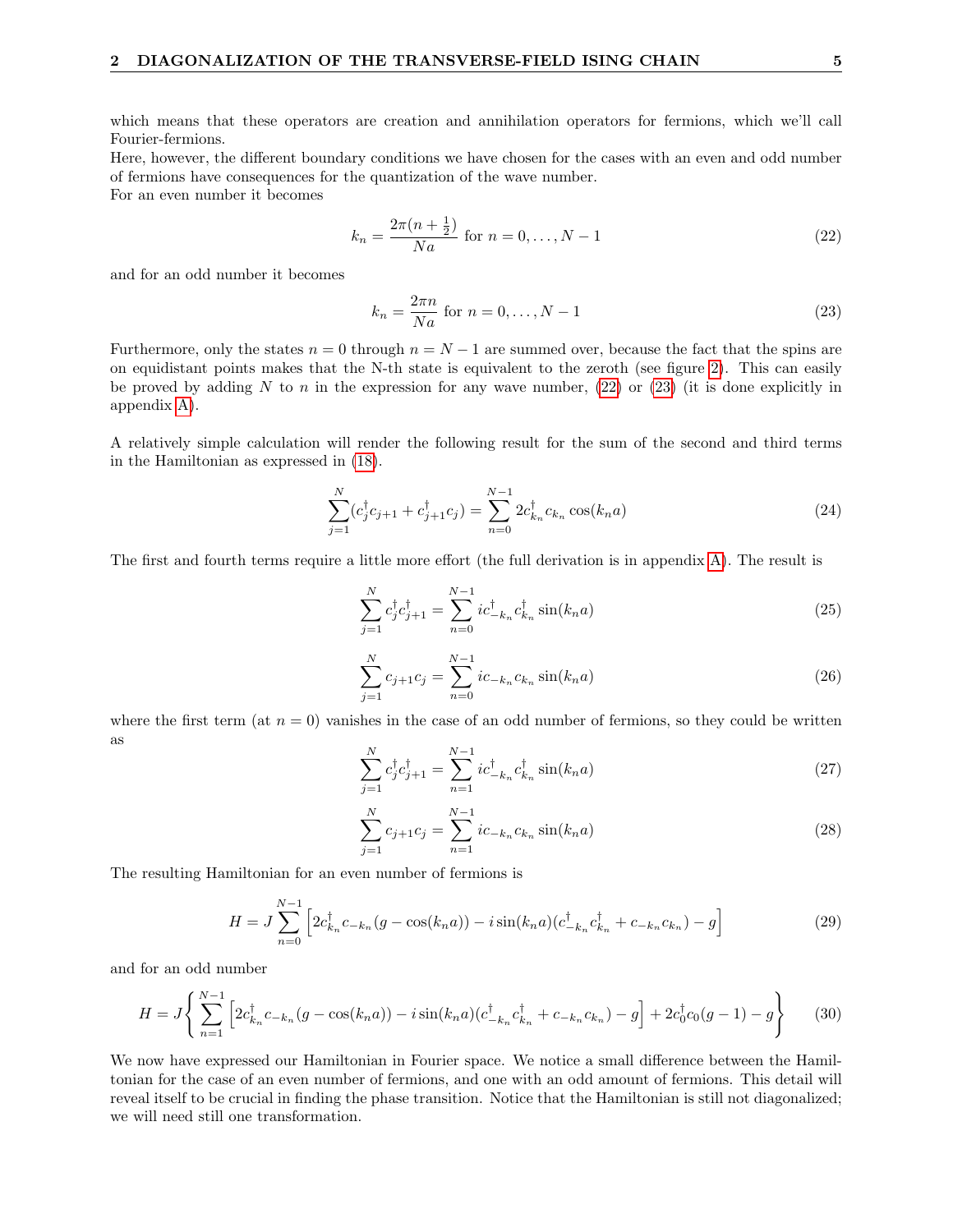#### <span id="page-8-0"></span>2.3 The Bogoliubov Transformation

Now a new problem has arisen that prevents the Hamiltonian from being diagonal, namely the terms with a negative index. For this the following transformation will be used:

$$
c_{k_n} = u_{k_n} \gamma_{k_n} + iv_{k_n} \gamma_{-k_n}^{\dagger}
$$
  
\n
$$
c_{k_n}^{\dagger} = u_{k_n} \gamma_{k_n}^{\dagger} - iv_{k_n} \gamma_{-k_n}
$$
\n(31)

<span id="page-8-3"></span>which is called the Bogoliubov transformation. The inverse transformation would look like

$$
\gamma_{k_n} = u_{k_n} c_{k_n} - i v_{k_n} c_{-k_n}^{\dagger}
$$
  
\n
$$
\gamma_{k_n}^{\dagger} = u_{k_n} c_{k_n}^{\dagger} + i v_{k_n} c_{-k_n}
$$
\n(32)

from which it is easily deduced that the operators from  $\{\gamma_{k_n}\}\$  and  $\{\gamma_{k_n}^{\dagger}\}\$  follow the same commutation relations as the  $\{c_{k_n}\}\$  and  $\{c_{k_n}^{\dagger}\}\$ , which in turn follow the same commutation relations as  $\{c_j\}$  and  $\{c_j^{\dagger}\}\$ , that is

$$
\begin{aligned}\n\gamma_{k_n}^{\dagger} \gamma_{k_m} &= \delta_{k_n k_m} - \gamma_{k_m} \gamma_{k_n}^{\dagger} \\
\gamma_{k_n} \gamma_{k_m} &= -\gamma_{k_m} \gamma_{k_n} \\
\gamma_{k_n}^{\dagger} \gamma_{k_m}^{\dagger} &= -\gamma_{k_m}^{\dagger} \gamma_{k_n}^{\dagger}\n\end{aligned} \tag{33}
$$

which means that these operators are creation and annihilation operators for fermions, which we'll call  $\gamma$ fermions. It can be assumed that the momentum of any  $\gamma$ -fermion is the same as the Fourier-fermion it is transformed from (that is:  $\gamma_{k_n}^{\dagger}$  creates a  $\gamma$ -fermion with momentum  $k_n$ ).

Now these  $u_{k_n}$  and  $v_{k_n}$  must be chosen such that in the Hamiltonian the terms with a  $k_n$  and a  $-k_n$  disappear. This turns out to be the case when we choose

$$
u_{k_n} = \cos(\theta_{k_n}/2)
$$
  
\n
$$
v_{k_n} = \sin(\theta_{k_n}/2)
$$
\n(34)

<span id="page-8-4"></span>with

<span id="page-8-5"></span>
$$
e^{i\theta_{k_n}} = \frac{g - e^{ik_n a}}{\sqrt{1 + g^2 - 2g\cos(k_n a)}}
$$
(35)

In appendix [A](#page-21-0) this is made clear, and it is shown that eventually you will find the next expression for the case of an even number of fermions.

<span id="page-8-1"></span>
$$
H = \sum_{n=0}^{N-1} \epsilon_{k_n} \left( \gamma_{k_n}^{\dagger} \gamma_{k_n} - \frac{1}{2} \right)
$$
 (36)

and in the case of an odd number of fermions

<span id="page-8-2"></span>
$$
H = \sum_{n=1}^{N-1} \epsilon_{k_n} \left( \gamma_{k_n}^\dagger \gamma_{k_n} - \frac{1}{2} \right) + 2J(g-1) \left( \gamma_0^\dagger \gamma_0 - \frac{1}{2} \right) \tag{37}
$$

with  $\epsilon_{k_n} = 2J\sqrt{1+g^2-2g\cos(k_na)}$ . This  $\epsilon_{k_n}$  is the energy that is added to the total energy of a given state, if there is a  $\gamma$ -fermion with momentum  $k_n$  in that given state, and subtracted if there isn't.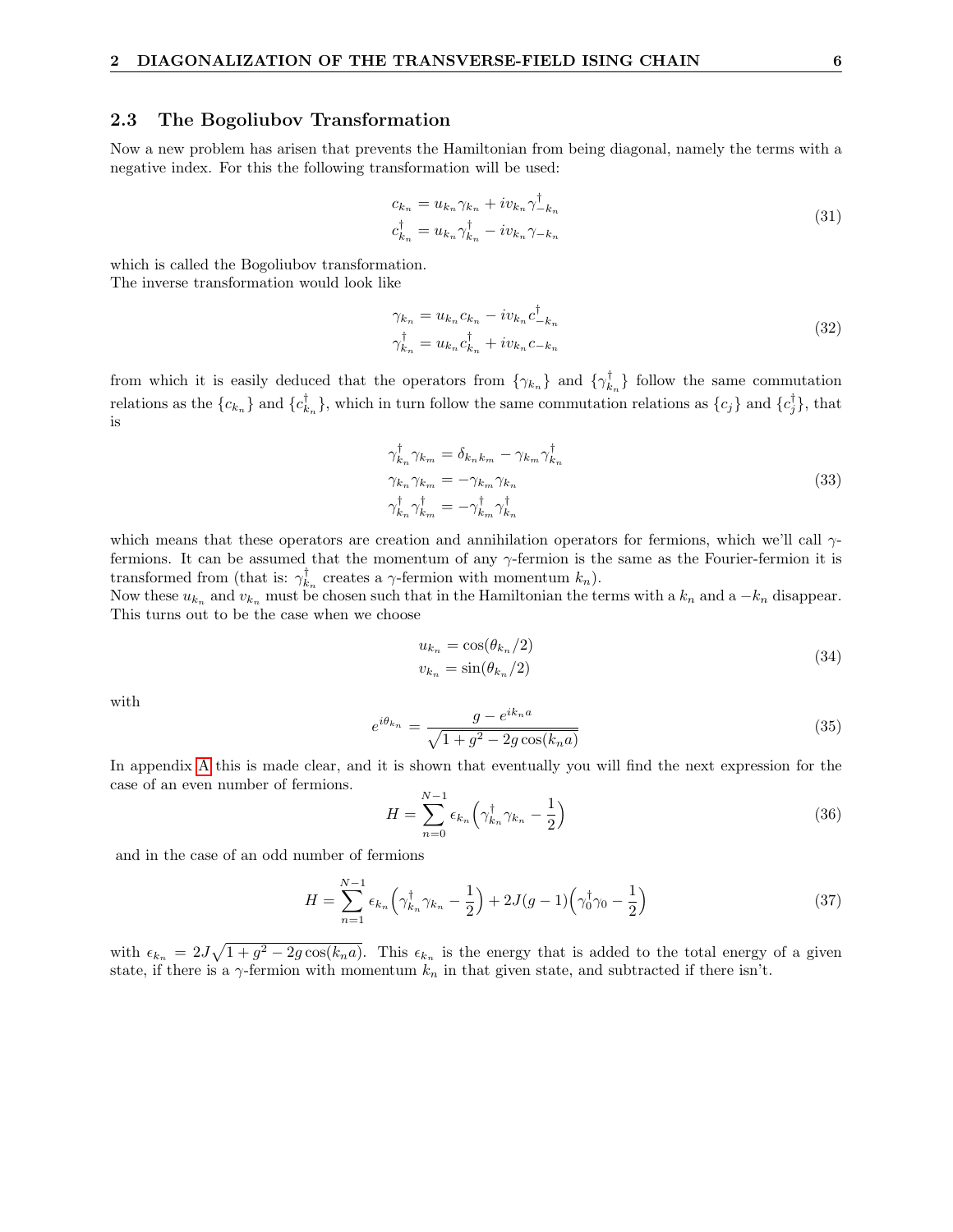

Figure 3: Expression [\(2.3\)](#page-8-1) for  $g = 2$ ,  $a = 1$  and  $J = 1$ .

Now we have an expression for the Hamiltonian that is diagonalized. We can now start to find the phase transition, after we have tested our result.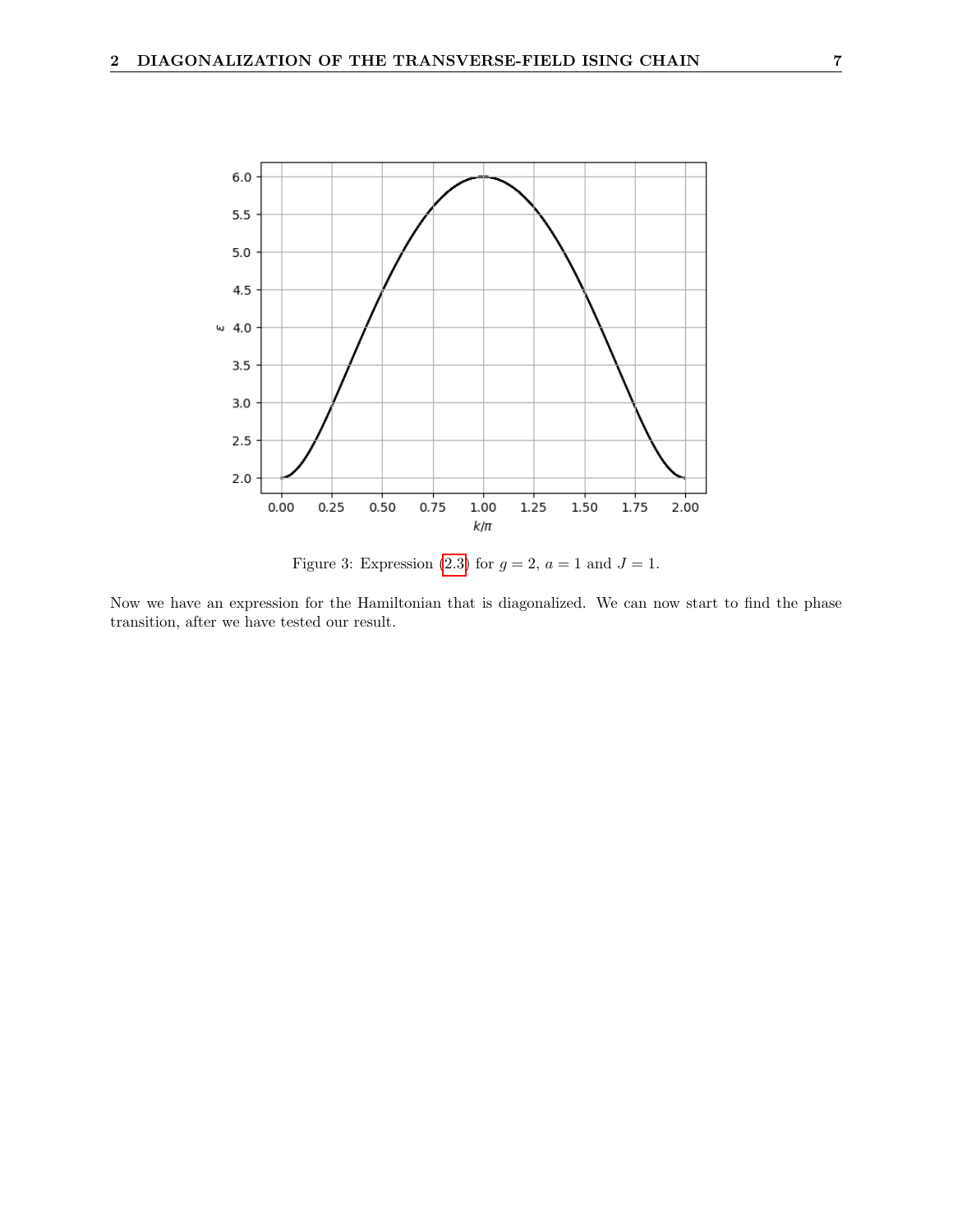## <span id="page-10-0"></span>3 The Phase Transition of a Transverse-field Ising Chain

<span id="page-10-2"></span>As can be seen in the last section, the case of an odd number of fermions leaves us with a Hamiltonian that is almost identical to the one where the number of fermions is even; only the term with  $n = 0$  is slightly different. As we will see this detail will have a drastic effect on the behavior of the transverse-field Ising chain. But first we should check the validity of our analytic result.



Figure 4: The analytically deduced energy spectrum for  $N = 8$  and  $g = 2$  for the states with  $n =$  $-N/2, \ldots, N/2-1$ . The wave number that is laid out on the x-axis, is proportional to the momentum. Note that this plot is not symmetrical since the choice has to be made whether to include the state  $n = -N/2$ or  $n = N/2$  (since they're identical). One could also choose to plot the states  $n = 0, \ldots, N-1$  and their respective momenta, and the plot would also be valid and very asymmetrical. This does however not mean that the system is asymmetrical.

#### <span id="page-10-1"></span>3.1 Testing the Validity of the Analytical Result

In the table to the left I have listed the energy values (for  $N =$ 4,  $g = 2$  and  $J = 1$ ) that the analytical result predicts (analytic values) and the results that I have retrieved (numeric values) by letting Python diagonalize the original Hamiltonian (see appendix [C\)](#page-26-0). I have rounded the numbers to the number of decimals reported by Python for the numeric values, where necessary. It should be noted that one has to be careful to use the right analytic result (either [\(36\)](#page-8-1) or [\(37\)](#page-8-2)) depending on the number of fermions the concerning state has, or otherwise one will obtain a double amount of results compared to the numerically obtained results. One could take a state with one  $\gamma$ -fermion and plug it into expression [\(36\)](#page-8-1) (so the 'wrong' one) and obtain one of the energies that doesn't appear from the direct, numeric diagonalization

| numeric value | analytic value |
|---------------|----------------|
| 8.54311682    | 8.54311682     |
| -8.54311682   | -8.54311682    |
| $-6.47213595$ | -6.47213595    |
| 2.47213595    | 2.47213595     |
| 2.64861379    | 2.64861379     |
| -2.64861379   | -2.64861379    |
| 6.47213595    | 6.47213595     |
| 4.00000000    | 4              |
| -2.47213595   | -2.47213595    |
| -4.00000000   | -4             |
| $-4.00000000$ | $-4$           |
| 4.00000000    | 4              |
| 0.0           | 0              |
| 0.0           | 0              |
| 0.0           | O              |
| (0.0)         |                |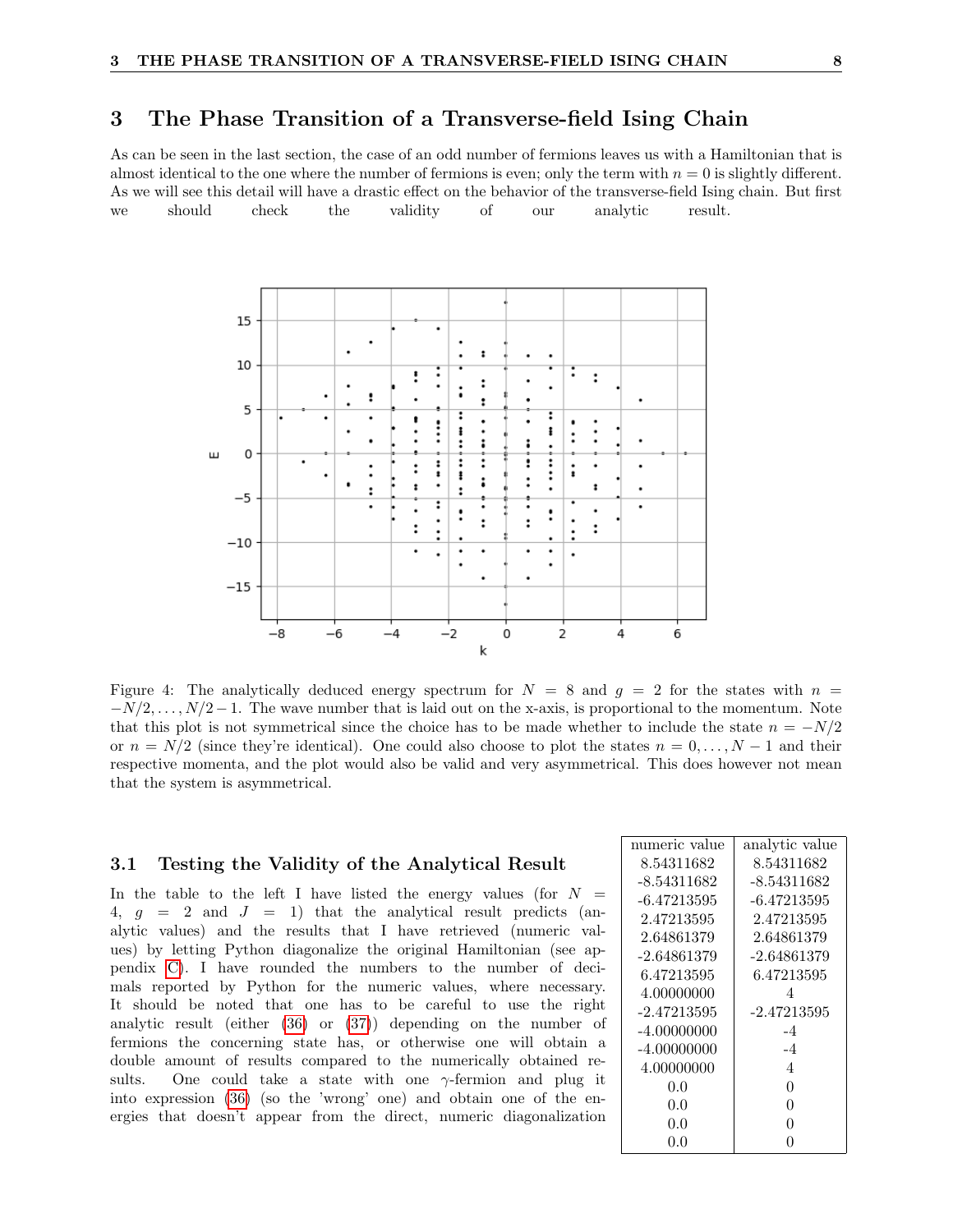of the Hamiltonian of the spin system. This energy would however be present in a system of a chain of fermions; the only reason why they are left out is because we are actually discussing a spin system where the boundary conditions should be as expression [\(2\)](#page-3-5).

Another check would be to compare the results in the limits of  $q = 0$  and  $q \gg 1$ , which render Hamiltonians that are diagonalized from the beginning (that is: it isn't necessary to employ the transformations used in section 1). Logically for  $g = 0$  the ground state would be any state where all spins align in the x-direction if  $J > 0$  (that is: all up or all down), and anti-align in the x-direction if  $J < 0$ . These states both would have an energy of  $-JN$  (see expression [\(1\)](#page-3-2)). For  $g \gg 1$  we get a state where all spins align along the z-axis in the plus or minus direction dependent of the sign of  $Jg$ . These states both have an energy of  $-JgN$ (see expression  $(1)$ ).

First one could check the numeric result with these limiting cases by tweaking the parameters  $J$ ,  $q$  and N in the code described in appendix [C.](#page-26-0) You will find that it is consistent with the above results.

Now if we look at the final Hamiltonians  $((36)$  $((36)$  and  $(37))$  $(37))$ , we see a couple of things:

- [1] that for  $J > 0$ , one of the ground states should always be one where there are no  $\gamma$ -fermions, since this is the only state where every term in the sum is either negative or zero for all  $g$ ; that for  $J < 0$ , one of the ground states should always be one where all the  $\gamma$ -fermions are present, since this is the only state where every term in the sum is either positive or zero for all g.
- [2] that for  $g = 0$  we find that  $\epsilon_{k_n}$  becomes 2J for all  $k_n$ .
- [3] that for  $g \gg 1$  we find that  $\epsilon_{k_n}$  becomes  $2Jg$  for all  $k_n$ .

Putting the first two observations together and we find that the ground state energy for  $g = 0$  becomes  $-JN$ regardless of the sign of J. Using the first and the third observation we find that the ground state energy for  $g \gg 1$  becomes  $-JgN$  regardless of the sign of  $Jg$ .

Now we can conclude that the numeric and analytic results are consistent with the most interesting limiting cases of the original expression for the Hamiltonian [\(1\)](#page-3-2). One could also compare the first (couple) correction(s) in the energy with perturbation theory for around  $g = 0$  and  $g \gg 1$ .

#### <span id="page-11-0"></span>3.2 Locating the Critical Point

When we take the thermodynamic limit  $(N \gg 1)$  we find a clear cut phase transition at  $q = 1$ . This will be made clear analytically in the following.

A clear indication of a phase transition is whenever a different state becomes the ground state or when the the degeneracy of the ground state changes. Let it be clear that the state with no γ-fermions is always a ground state when  $J > 0$ , and the state with all  $\gamma$ -fermions when  $J < 0$  (by throwing a quick glance at [\(36\)](#page-8-1) and [\(37\)](#page-8-2)). In the following, I will discuss the case with  $J > 0$ , but the calculation for  $J < 0$  is equivalent, and the result even identical, because of symmetry in the following transformation

$$
\sigma_i^x \to (-1)^i \sigma_i^x
$$
  
\n
$$
\sigma_i^y \to (-1)^i \sigma_i^y
$$
\n(38)

which would create a minus sign in expression  $(1)$ , and which shouldn't alter the physics of the system since it is just a phase change.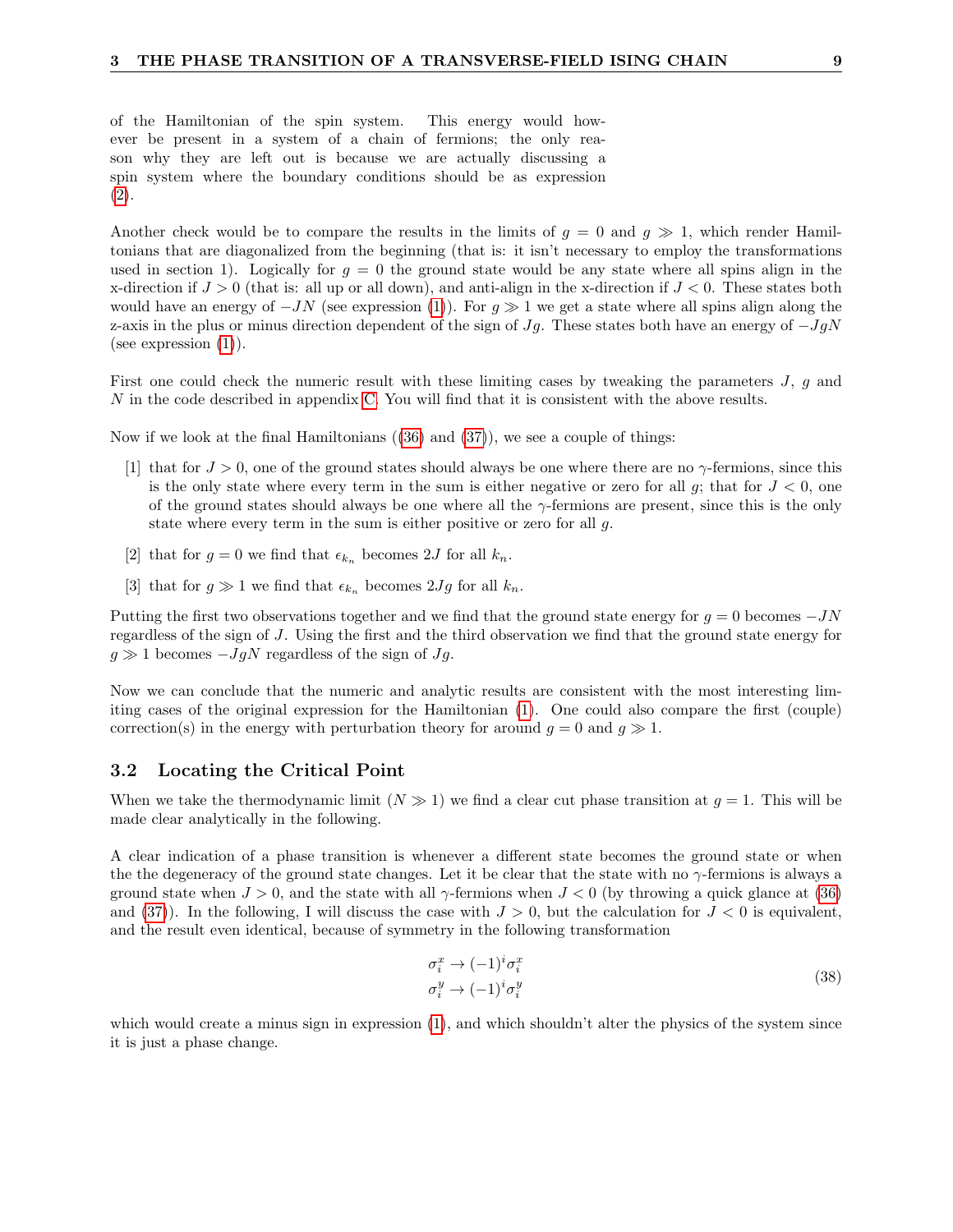<span id="page-12-0"></span>

Figure 5: The energy gap between the ground state and the first excited state as a function of  $g$  for different values of N.



Figure 6: The energy gap between the ground state and the second excited state as a function of  $q$  for different values of N.

The state with no  $\gamma$ -fermions has an energy that can be written as

$$
E_0 = -\frac{1}{2} \sum_{n=0}^{N-1} \epsilon_{k_n} = -J \sum_{n=0}^{N-1} \sqrt{1 + g^2 - 2g \cos\left(\frac{2\pi(n + \frac{1}{2})}{N}\right)}\tag{39}
$$

The smallest energy that could be added by adding a  $\gamma$ -fermion is the one with  $k_n = 0$ , since then the cosine in  $\epsilon_{k_n}$  is maximal. So this state is always a first excited state or a ground state. Its energy can be written as

$$
E_1 = -J\sum_{n=1}^{N-1} \sqrt{1 + g^2 - 2g\cos\left(\frac{2\pi n}{N}\right)} + J(g-1)
$$
\n(40)

Now if we take the thermodynamic limit, we can't simply assume  $2\pi n/N$  to be zero, since at  $n = N$  for instance  $2\pi n/N$  should still be equal to  $2\pi$ . We can however write  $2\pi n/N = k$  where k is a continuous variable with  $0 \leq k < 2\pi$  if  $n = 0, \ldots, N - 1$ . We get in the thermodynamic limit for an odd number of fermions

<span id="page-12-2"></span>
$$
k_n = \frac{2\pi n}{N} \to k \tag{41}
$$

and for an even number

<span id="page-12-3"></span>
$$
k_n \to k + \lim_{N \to \infty} \frac{\pi}{N} = k \tag{42}
$$

where the arrow denotes taking the thermodynamic limit. This means we can express the (absolute) difference between  $E_0$  and  $E_1$  as

<span id="page-12-1"></span>
$$
\Delta E_1 = J\left(g - 1 + \sqrt{1 + g^2 - 2g\cos\left(\frac{\pi}{N}\right)}\right) \to J(g - 1 + |g - 1|)
$$
\n(43)

Or more insightfully

$$
\Delta E_1 = \begin{cases} 0 & \text{for } g \le 1 \\ 2J(g-1) & \text{for } g > 1 \end{cases}
$$
 (44)

This means that for  $g < 1$  there are two ground states - one without any  $\gamma$ -fermions and one with only the  $\gamma$ -fermion with  $n = 0$  - and for  $g > 1$  there is just one - the one without any  $\gamma$ -fermions; thus the ground state degeneracy changes. This leaves us with a strong indication towards a phase transition at  $g = 1$ . The left figure on the next page (figure [5\)](#page-12-0) shows a visual representation of how the difference between the ground state and the first excited state seem to converge to the above relation [\(43\)](#page-12-1) as N grows. This was created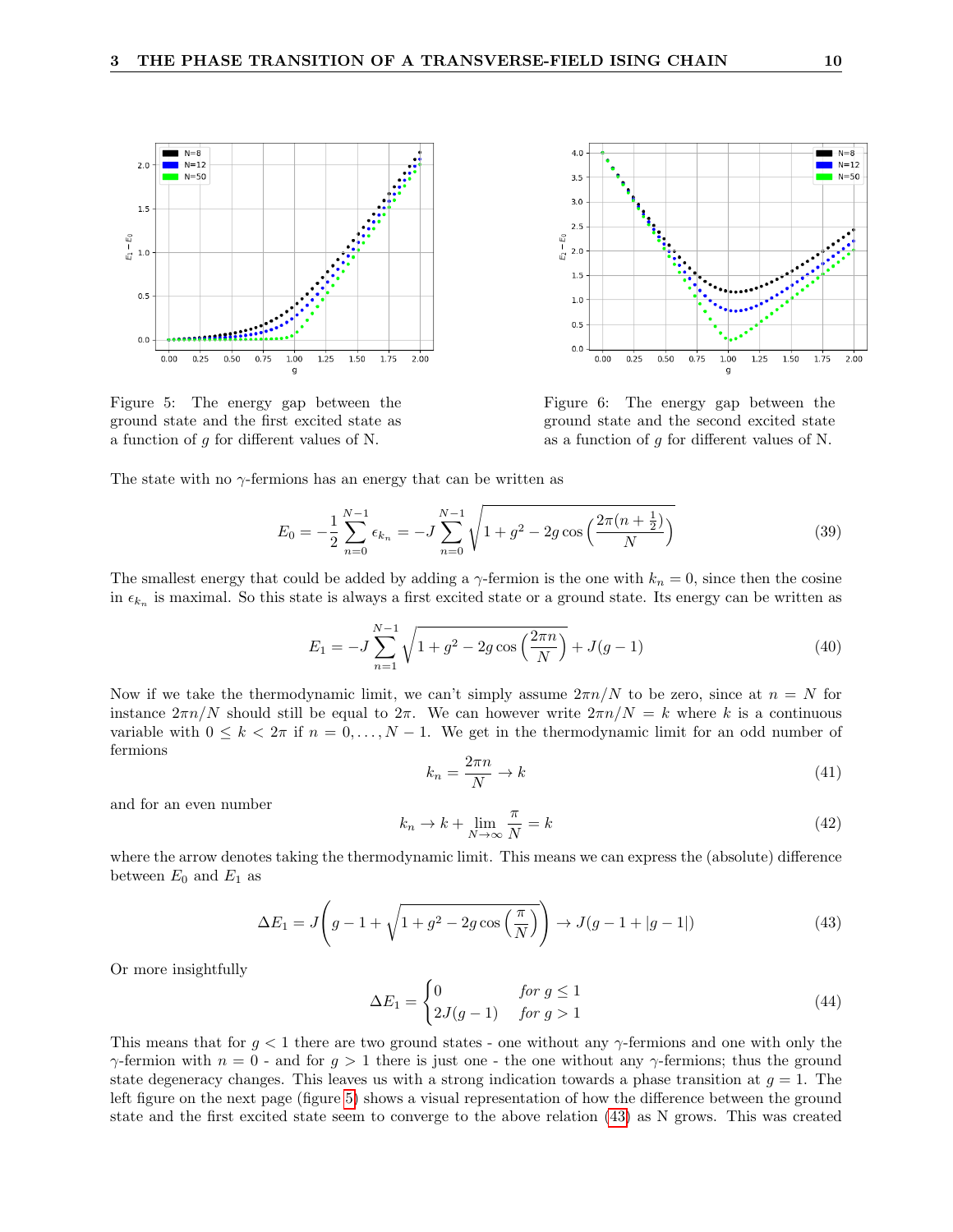using the lowest energy levels of the data that was used for figure [4](#page-10-2) (which are taken from the analytic result).

Similarly one could do the same for the difference between the ground state and the second excited state. The states that are always at most the second excited state are the states with one  $\gamma$ -fermion with either  $n = 1$  or  $n = N - 1$ , since these have the same energy and the lowest apart from the state with  $n = 0$ according to [\(36\)](#page-8-1) and [\(37\)](#page-8-2). So the energy of the second excited state in the thermodynamic limit (keeping  $(41)$  in mind) is

$$
E_2 \to -J\sum_{n=2}^{N-1} \sqrt{1+g^2 - 2g\cos(k)} - J(g-1) + J\sqrt{1+g^2 - 2g\cos(dk)}\tag{45}
$$

where dk is the smallest increment in  $k$  (which is infinitesimal since k is a continuous variable).

The difference between the ground state and the second excited state in the thermodynamic limit (keeping [\(42\)](#page-12-3) in mind) would become

$$
\Delta E_2 = -J(g-1) + J|g-1| + J\sqrt{1+g^2 - 2g\cos(k)} + J\sqrt{1+g^2 - 2g\cos(dk)}\tag{46}
$$

dk can easily be set to zero, since there is no integration and it is only multiplied by something finitely big. Eventually we find

<span id="page-13-1"></span>
$$
\Delta E_2 = -J(g-1) + 3J|g-1| \tag{47}
$$

or more insightfully

$$
\Delta E_2 = \begin{cases} 4J(1-g) & \text{for } g \le 1\\ 2J(g-1) & \text{for } g > 1 \end{cases}
$$
\n(48)

The right figure on the previous page (figure [6\)](#page-12-0) shows a visual representation of how the difference between the ground state and the second excited state seem to converge to the above relation [\(47\)](#page-13-1) as N grows, which was created using the lowest energy levels of the data that was used for figure [4.](#page-10-2)

All in all, this of course suggests that there is a phase transition at  $g = 1$ , since the degeneracy of the ground state changes from 2 to 1 when g increases past  $g = 1$ .

#### <span id="page-13-0"></span>3.3 Physical Interpretation

In this section I will attempt to make clear what that phase transition looks like that supposedly occurs at  $q=1$ .

To visualize the phase transition it is useful to look at the expectation values of  $\sigma_j^x$  and  $\sigma_j^z$  in the ground state.

We start with  $\sigma_j^z$ . First of all we should transform it like we did with the Hamiltonian in section [2.](#page-5-0)

$$
\sigma_j^z = 1 - 2c_j^{\dagger} c_j = 1 - \frac{2}{N} \sum_{n=0}^{N-1} c_{k_n}^{\dagger} e^{ik_n a} \sum_{m=0}^{N-1} c_{k_m} e^{-ik_m a}
$$
(49)

applying the Jordan-Wigner and Fourier transformations. Now for any configuration of  $k_n$  (either [\(22\)](#page-7-0) or [\(23\)](#page-7-1)) we get

$$
\sigma_j^z = \frac{1}{N} \sum_{n=0}^{N-1} \sum_{m=0}^{N-1} \left[ 1 - 2c_{k_n}^\dagger c_{k_m} e^{2\pi i (n-m)/N} \right] \tag{50}
$$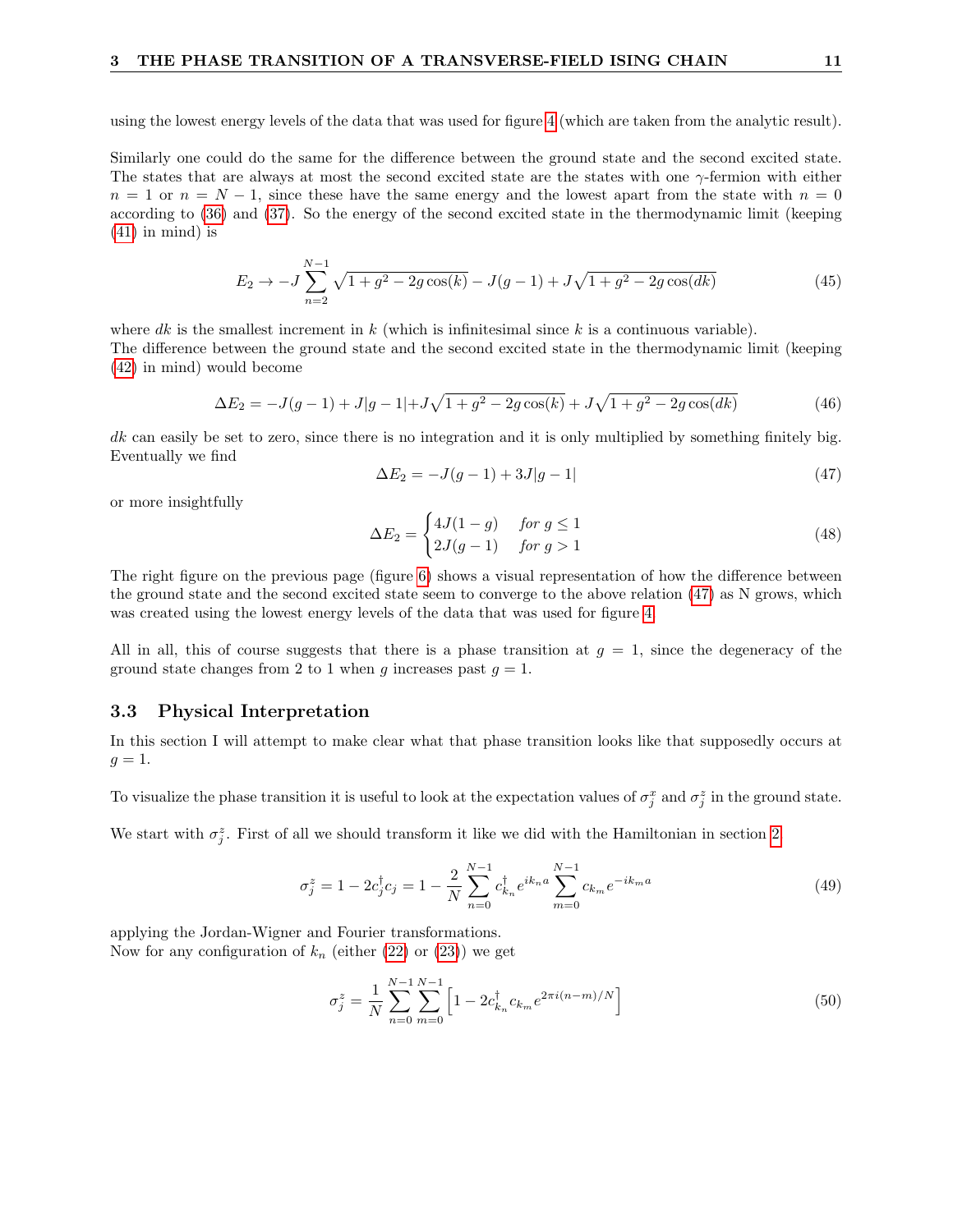<span id="page-14-1"></span>

Figure 7: Expression [\(54\)](#page-14-0) for  $\langle 0 | \sigma_j^z | 0 \rangle$  evaluated numerically.



Figure 8: Expression [\(54\)](#page-14-0) for  $\langle 0 | \sigma_j^z | 0 \rangle$  approximated with a third order Taylor expansion at  $g = 0$  and  $g = 1$  (for  $g \gg 1$  it goes to 1 up to the third order in the Taylor series). Transparency denotes inaccuracy of the Taylor approximation at that point.

Since we want to know the expectation value of this operator at the ground state and we know that the  $\gamma$ -states form an orthogonal basis, we conclude that the only terms that remain after the Bogoliubov transformation are the ones with a  $\gamma_{k_n} \gamma_{k_n}^{\dagger}$  (since we know that the state with zero  $\gamma$ -fermions is always a ground state). This knowledge we will use to prevent extremely large expressions.

$$
\langle 0 | \sigma_j^z | 0 \rangle = \frac{1}{N} \sum_{n=0}^{N-1} \sum_{m=0}^{N-1} \left[ 1 - 2 \langle 0 | \gamma_{k-n} \gamma_{k-m}^\dagger | 0 \rangle \sin(\theta_{k-n}/2) \sin(\theta_{k-m}/2) e^{2\pi i (n-m)/N} \right] \tag{51}
$$

This expression only contains terms with  $m = n$ . This results in

$$
\langle 0 | \sigma_j^z | 0 \rangle = \frac{1}{N} \sum_{n=0}^{N-1} \left[ 1 - 2 \langle 0 | \gamma_{k-n} \gamma_{k-n}^\dagger | 0 \rangle \sin^2(\theta_{k-n}/2) \right]
$$
(52)

Now obviously  $\langle 0 | \gamma_{k_{-n}} \gamma_{k_{-n}}^{\dagger} | 0 \rangle = 1$ . This results into

$$
\langle 0 | \sigma_j^z | 0 \rangle = \frac{1}{N} \sum_{n=0}^{N-1} \cos(\theta_{k-n}) = \frac{1}{N} \sum_{n=0}^{N-1} \frac{g - \cos(k_{-n}a)}{\sqrt{1 + g^2 - 2g \cos(k_{-n}a)}}
$$
(53)

In the thermodynamic limit (see last subsection [3.2\)](#page-11-0) this reduces to

<span id="page-14-0"></span>
$$
\langle 0 | \sigma_j^z | 0 \rangle = \frac{1}{2\pi} \int_0^{2\pi} dk \frac{g - \cos(k)}{\sqrt{1 + g^2 - 2g \cos(k)}}
$$
(54)

which is in accordance with this article [3].

This integral we can't evaluate analytically for any g, but for certain values it reduces to a simple expression which can be evaluated.

$$
\langle 0 | \sigma_j^z | 0 \rangle = \begin{cases} 0 & \text{for } g = 0 \\ \frac{2}{\pi} & \text{for } g = 1 \\ 1 & \text{for } g \gg 1 \end{cases} \tag{55}
$$

At these points a Taylor expansion can be done and the result is shown in [8.](#page-14-1) Furthermore I have used an Euler forward to integrate this expression numerically in Python for various values of g. The result can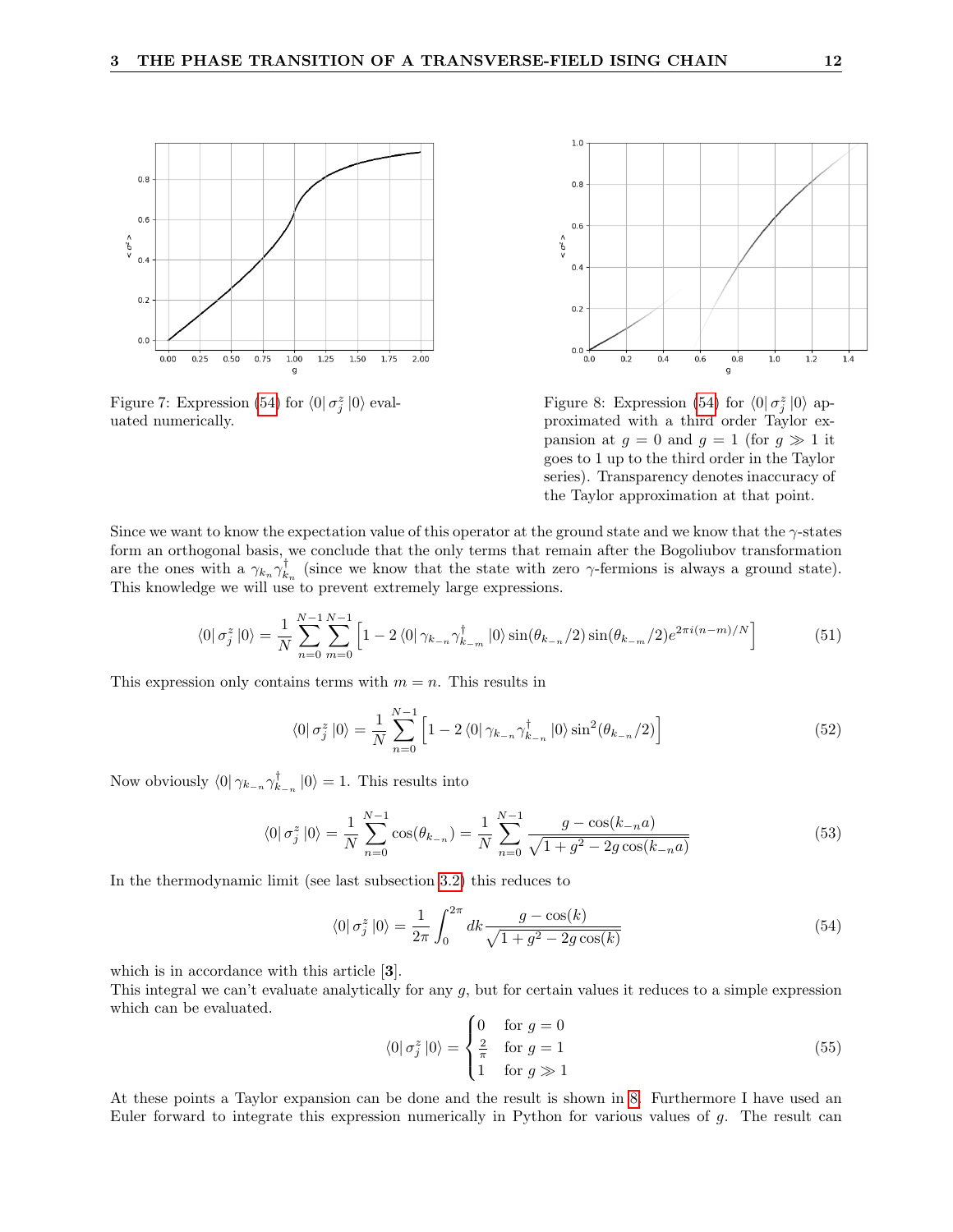be found in figure [7](#page-14-1) and the code to recreate this result can be found in appendix [C.](#page-26-0) There seems to be a discontinuity in either the first derivative or a higher derivative at  $g = 1$ , but other than that this result doesn't show much of a phase transition.

So we move on to the expectation value of  $\sigma_j^x$  in the ground state. Since for  $g = 0$  the ground state is one with all the spins pointing in either the positive or negative x-direction, the expectation value of  $\sigma_j^x$  in the ground state is simply zero. This doesn't change for bigger  $q$ . So the full ground state will not give us useful information about the phase transition, but looking at how any of the ground states individually evolves as g changes could be interesting. We will consider the case with all the spins in the positive x-direction.

For this perturbation theory will be used, since (of course) we don't know what the ground state looks like for arbitrary g. We can ignore the degenerate perturbation correction, since we know that for small perturbations in q starting from  $q = 0$  don't change which state(s) construct the ground state (while it does change what those states look like, since the Bogoliubov transformation is dependent on  $q$ , see expression [\(31\)](#page-8-3)). In general the first order non-degenerate perturbation theory for any state (which could be found in almost any textbook on quantum mechanics) looks like

<span id="page-15-0"></span>
$$
|\chi_n\rangle = \alpha \Big( |\chi_n^{(0)}\rangle + \lambda \sum_{m \neq n}^{M} \frac{\langle \chi_m^{(0)} | H_1 | \chi_n^{(0)} \rangle}{E_n^{(0)} - E_m^{(0)}} |\chi_m^{(0)}\rangle + O(\lambda^2) \Big)
$$
(56)

with  $\alpha$  the normalization constant;  $|\chi_n\rangle$  the state after the perturbation, in our case the ground state (we'll call it  $|\chi_0\rangle$ ;  $|\chi_n^{(0)}\rangle$  the state before the perturbation, in our case this is the state with all the spins in the positive x-direction (we'll call it  $|\chi_0^{(0)}\rangle$ );  $\lambda$  is the parameter that realizes the perturbation, in our case that's g; M is the number of states, in our case  $2^N$ ;  $\ket{\chi_m^{(0)}}$  for any  $m = 0, \ldots, n-1, n+1, \ldots, M$  are the rest of the states;  $H_1$  is the part of the Hamiltonian of order g, in our case that's  $-J \sum_{j=1}^N \sigma_j^z$ ;  $E_l$  for any  $l=0,\ldots,M$ including  $l = n$  is the energy of state  $|\chi_l^{(0)}|$  $\binom{[0]}{l}$  before the perturbation. Let's plug this in first.

$$
|\chi_0\rangle = \alpha \left( |\chi_0^{(0)}\rangle + g \sum_{n=1}^{2^N - 2} \frac{\langle \chi_n^{(0)} | (-J \sum_{j=1}^N \sigma_j^z) | \chi_0^{(0)} \rangle}{E_0^{(0)} - E_n^{(0)}} |\chi_n^{(0)}\rangle + O(g^2) \right)
$$
(57)

Since  $|\chi_0^{(0)}\rangle$  is the state with all the spins to the right, its energy for  $g=0$  is equal to  $E_0^{(0)} = -NJ$  (see [\(1\)](#page-3-2)). Note that I have left out the last state, since the state with all the spins in the negative x-direction is also a ground state. The state with the  $n$ -th spin in the positive x-direction can be written as the normalized sum of an up and a down spin. So when  $\sigma_n^z$  acts on this, it turns into a spin in the negative x-direction. To clarify

$$
\sigma_n^z \left| \to_n \right\rangle = \sigma_n^z \frac{1}{\sqrt{2}} (\left| \uparrow_n \right\rangle + \left| \downarrow_n \right\rangle) = \frac{1}{\sqrt{2}} (\left| \uparrow_n \right\rangle - \left| \downarrow_n \right\rangle) = \left| \leftarrow_n \right\rangle \tag{58}
$$

where the positive x-direction is assumed to be to the right. So the only terms in  $\sum_{n=1}^{2^N-2} \langle \chi_n^{(0)} | \sum_{j=1}^N \sigma_j^z | \chi_0^{(0)} \rangle$ which don't vanish are the ones with  $n = 1, ..., N$  if  $j = n$ . Here I assumed the state  $|\chi_n^{(0)}\rangle$  is the state with one spin in the negative x-direction on the *n*-th site for  $n = 1, ..., N$ . The energy of any such state is equal to  $E_n^{(0)} = (4 - N)J$  for  $g = 0$  (again easily deduced by glancing at [\(1\)](#page-3-2)). The result:

$$
|\chi_0\rangle = \alpha \left( |\chi_0^{(0)}\rangle + g \sum_{n=1}^N \frac{\langle \chi_n^{(0)} | \sigma_n^z | \chi_0^{(0)} \rangle}{4} | \chi_n^{(0)}\rangle + O(g^2) \right) \tag{59}
$$

Now letting  $\sigma_n^z$  act on the ket, and remembering that  $\{|\chi_n^{(0)}\rangle | n = 0, \ldots, 2^N - 1\}$  is an orthonormal basis, we get

$$
|\chi_0\rangle = \alpha \left( |\chi_0^{(0)}\rangle + \frac{g}{4} \sum_{n=1}^N |\chi_n^{(0)}\rangle + O(g^2) \right)
$$
 (60)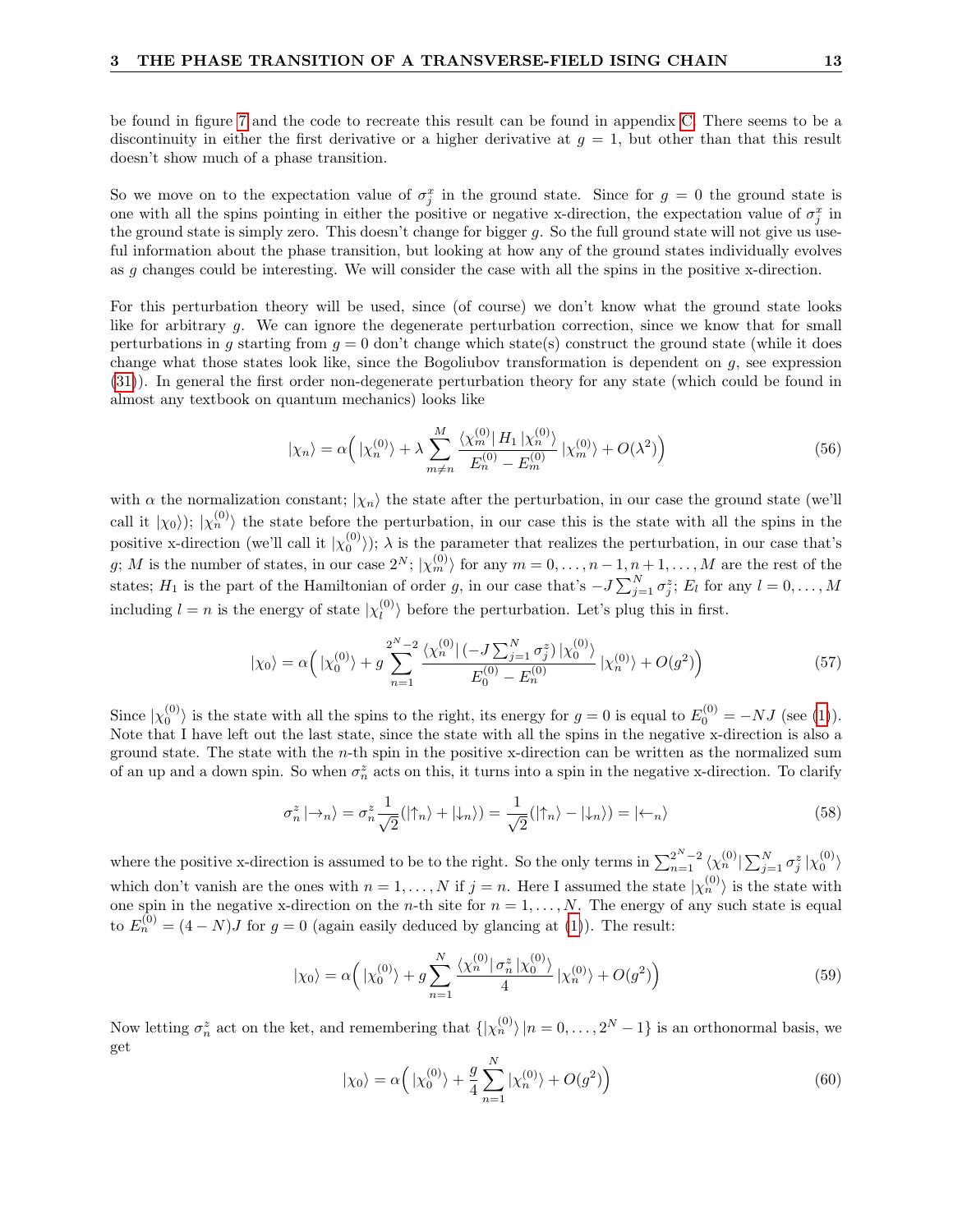

Figure 9:  $\langle 0 | \sigma_j^x | 0 \rangle$  approximated with first order perturbation theory. Transparency denotes inaccuracy of the Taylor approximation at that point.

Now the normalization constant  $\alpha$  should be found. We know the inner product of  $|\chi_0\rangle$  with itself should be zero:

$$
\langle \chi_0 | \chi_0 \rangle = \alpha^2 \left( \langle \chi_0^{(0)} | \chi_0^{(0)} \rangle + \frac{g^2}{16} \sum_{n=1}^N \sum_{m=1}^N \langle \chi_n^{(0)} | \chi_m^{(0)} \rangle \right) = \alpha^2 \left( 1 + \frac{Ng^2}{16} \right) = 1 \tag{61}
$$

where again orthonormality should be kept in mind. The result is that the normalization constant is as follows.

$$
\alpha = \frac{1}{\sqrt{1 + \frac{Ng^2}{16}}} \tag{62}
$$

And thus the expectation value of  $\sigma_j^x$  can be calculated.

$$
\langle \chi_0 | \sigma_j^x | \chi_0 \rangle = \frac{1}{1 + \frac{N g^2}{16}} \Big( \langle \chi_0^{(0)} | \sigma_j^x | \chi_0^{(0)} \rangle + \frac{g^2}{16} \sum_{n=1}^N \sum_{m=1}^N \langle \chi_n^{(0)} | \sigma_j^x | \chi_m^{(0)} \rangle + O(g^3) \Big) \tag{63}
$$

Now knowing that the basis  $\{|\chi_n^{(0)}\rangle | n = 0, \ldots, 2^N - 1\}$  consists of eigenvectors of any  $\sigma_j^x$ , we get

$$
\langle \chi_0 | \sigma_j^x | \chi_0 \rangle = \left( 1 - \frac{Ng^2}{16} \right) \left( 1 + \frac{(N-2)g^2}{16} + O(g^3) \right) = 1 - \frac{g^2}{8} + O(g^3)
$$
(64)

Where I have Taylor expanded the normalization factor to the second order and have neglected every term of order  $g^3$  and smaller.

Similar for the state with all spins in the negative x-direction  $(|\chi_{2^N}\rangle)$  one would get

$$
\langle \chi_{2^N} | \sigma_j^x | \chi_{2^N} \rangle = -1 + \frac{g^2}{8} + O(g^3)
$$
\n(65)

Now for  $g \gg 1$  we have a single ground state with just up spins (this state we'll call  $|\phi_0^{(0)}\rangle$ ). Now since the new basis  $({\vert \phi_n^{(0)} \rangle \vert n = 0, \ldots, 2^N - 1}$  where  $\vert \phi_j^{(0)} \rangle$  are states that are all perpendicular to  $\vert \phi_0^{(0)} \rangle$  for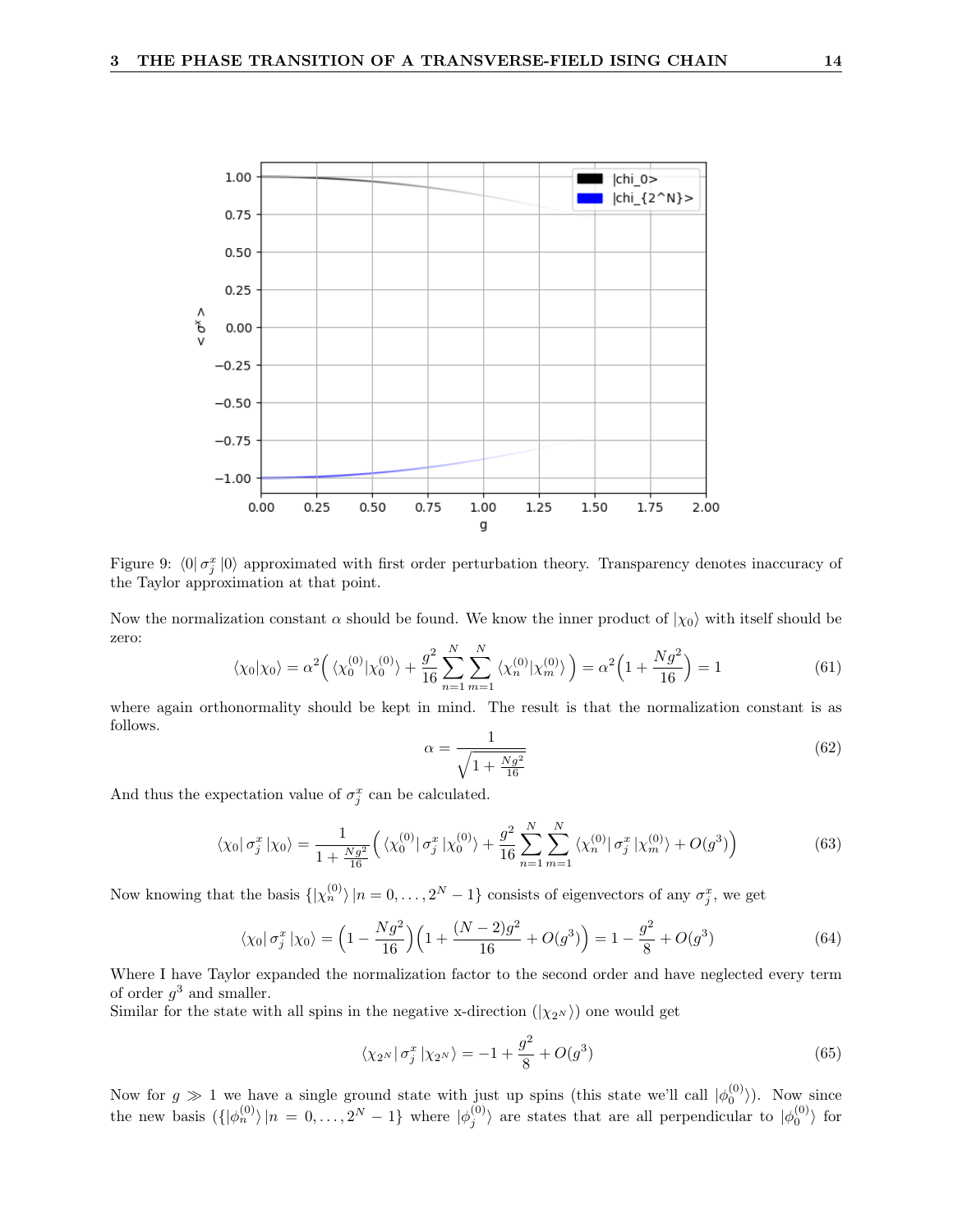$j = 1, \ldots, 2^N - 1$  consists only of eigenvectors of the correction in the Hamiltonian  $(H_1 \text{ of } (56))$  $(H_1 \text{ of } (56))$  $(H_1 \text{ of } (56))$ , we find that  $\sum_{m\neq n}^{M} \langle \phi_m^{(0)} | H_1 | \phi_n^{(0)} \rangle$  is always zero. And thus the first correction of  $|\phi_0\rangle$  is zero, and the expectation value of  $\sigma_j^x$  remains unchanged up to second order, that is: equal to zero.

From all this we can conclude that there is an indication that  $\langle 0 | \sigma_j^x | 0 \rangle$  could be going to zero at  $g = 1$ , after which it stays there, which would make  $\sigma_j^x$  the order parameter of our system. But no hard proof is found with the techniques used in this subsection.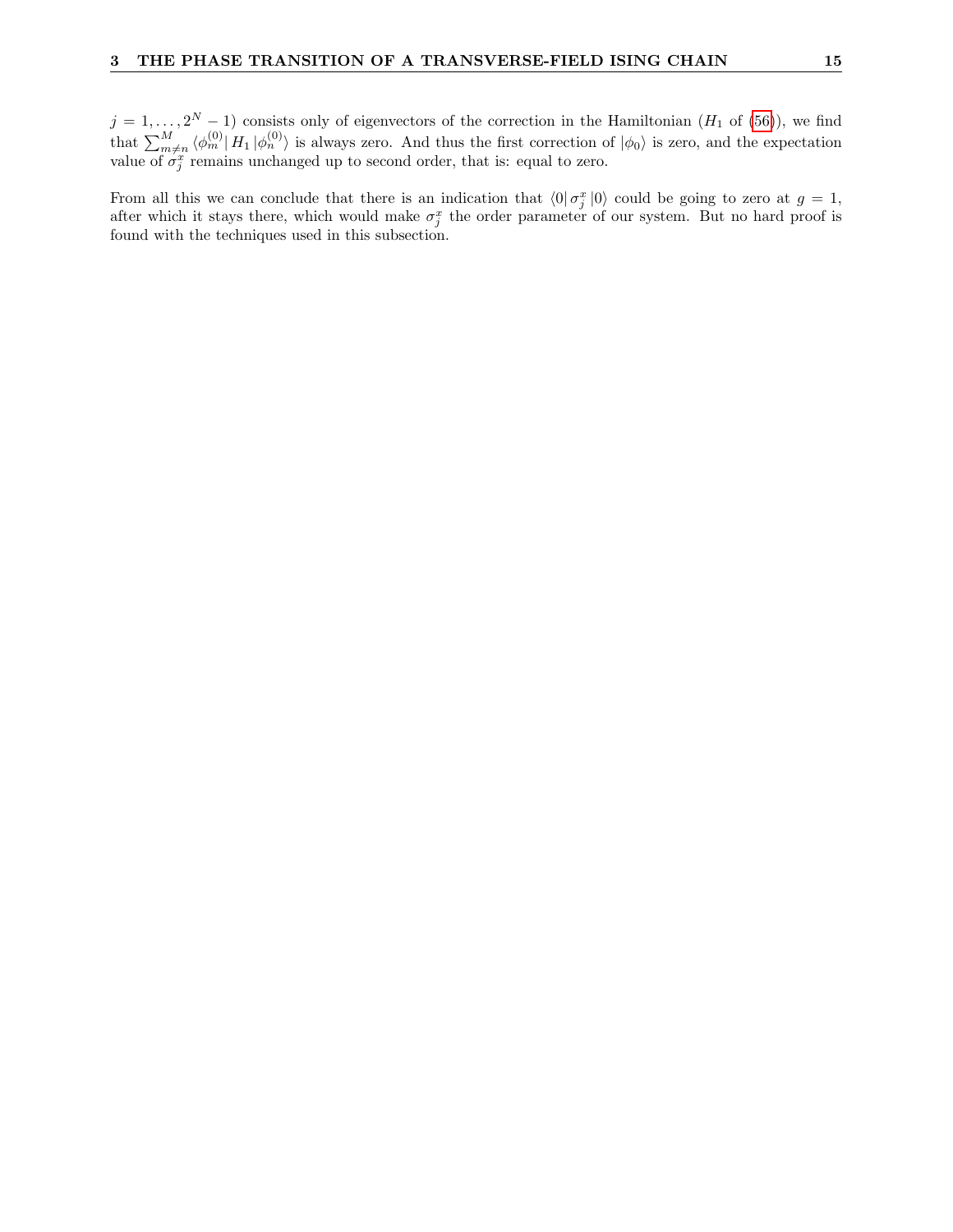## <span id="page-18-0"></span>4 The Ising Ladder

In this section I will transform expression [\(3\)](#page-3-4) for the Hamiltonian of the Ising ladder. Using perturbation theory I will show approximate values of the perturbed energy, the ground state and expectation values of  $\sigma_j^z$  and  $\sigma_j^x$ .

#### <span id="page-18-1"></span>4.1 The Transformation

The first part of [\(3\)](#page-3-4) is just twice the Hamiltonian of an Ising chain, so these can be transformed individually as explained in section [2.](#page-5-0)

$$
- J \sum_{l=1}^{2} \sum_{j=1}^{N} (\sigma_{l,j}^{x} \sigma_{l,j+1}^{x} + g \sigma_{l,j}^{z})
$$
  
= 
$$
\begin{cases} \sum_{l=1}^{2} \sum_{n=0}^{N-1} \epsilon_{l,k_n} \left( \gamma_{l,k_n}^{\dagger} \gamma_{l,k_n} - \frac{1}{2} \right) \text{ for an even number of fermions} \\ \sum_{l=1}^{2} \left[ \sum_{n=1}^{N-1} \epsilon_{l,k_n} \left( \gamma_{l,k_n}^{\dagger} \gamma_{l,k_n} - \frac{1}{2} \right) + 2J(g-1) \left( \gamma_{l,0}^{\dagger} \gamma_{l,0} - \frac{1}{2} \right) \right] \text{ for an odd number of fermions} \end{cases}
$$
(66)

The second part needs to be transformed from scratch. It is convenient to take the thermodynamic limit in this case as is made clear in appendix [B,](#page-25-0) where the complete derivation of the following result is also given.

<span id="page-18-2"></span>
$$
-J\sum_{j=1}^{N} \sigma_{1,j}^{z} \sigma_{2,j}^{z} \rightarrow \frac{-JN}{2\pi} \int_{0}^{\pi} dk \sigma_{1,k}^{z} \sigma_{2,k}^{z} =
$$
  
\n
$$
\frac{-JN}{(2\pi)^{2}} \left[ 4 \int_{0}^{2\pi} dk_{1} \frac{(g - \cos(k_{1}))\gamma_{k_{1}}^{\dagger}\gamma_{k_{1}} + \frac{i}{2}(\gamma_{-k_{1}}\gamma_{k_{1}} + \gamma_{-k_{1}}^{\dagger}\gamma_{k_{1}}^{\dagger})}{\sqrt{1 + g^{2} - 2g\cos(k_{1})}} \right]
$$
  
\n
$$
\int_{0}^{2\pi} dk_{2} \frac{(g - \cos(k_{2}))\gamma_{k_{2}}^{\dagger}\gamma_{k_{2}} + \frac{i}{2}(\gamma_{-k_{2}}\gamma_{k_{2}} + \gamma_{-k_{2}}^{\dagger}\gamma_{k_{2}}^{\dagger})}{\sqrt{1 + g^{2} - 2g\cos(k_{2})}} \left(67\right)
$$
  
\n
$$
+ \left(\int_{0}^{2\pi} dk \frac{g - \cos(k)}{\sqrt{1 + g^{2} - 2g\cos(k)}}\right)^{2}
$$
  
\n
$$
-4 \int_{0}^{2\pi} dk \frac{g - \cos(k)}{\sqrt{1 + g^{2} - 2g\cos(k)}} \left(\int_{0}^{2\pi} dk_{1} \frac{(g - \cos(k_{1}))\gamma_{k_{1}}^{\dagger}\gamma_{k_{1}} + \frac{i}{2}(\gamma_{-k_{1}}\gamma_{k_{1}} + \gamma_{-k_{1}}^{\dagger}\gamma_{k_{1}}^{\dagger})}{\sqrt{1 + g^{2} - 2g\cos(k_{1})}} \right)
$$
  
\n
$$
+ \int_{0}^{2\pi} dk_{2} \frac{(g - \cos(k_{2}))\gamma_{k_{2}}^{\dagger}\gamma_{k_{2}} + \frac{i}{2}(\gamma_{-k_{2}}\gamma_{k_{2}} + \gamma_{-k_{2}}^{\dagger}\gamma_{k_{2}}^{\dagger})}{\sqrt{1 + g^{2} - 2g\cos(k_{2})}} \right)
$$

where the arrow denotes that the thermodynamic limit is taken; in  $k_j$  the subscript denotes which chain is concerned (note that there is no difference between  $k_1$  and  $k_2$ , but there certainly is a difference between  $\gamma_{k_1}$  and  $\gamma_{k_2}$ ), and k denotes a wave number for which it is unspecified which chain it concerns; and  $dk_1 = dk_2 = dk = \frac{2\pi}{N}.$ 

We can now calculate the first order correction of the ground state energy using

$$
E_n^{(1)} = \langle n^{(0)} | V | n^{(0)} \rangle \tag{68}
$$

In this case  $V$  is equal to the expression above  $(67)$ , and the states we are going to look at are one where the ladder contains zero  $\gamma$ -fermions (denoted by  $|(0,0)^{(0)}\rangle$ ), one where one chain contains a  $\gamma$ -fermion of momentum zero (denoted by  $|(\gamma_0, 0)^{(0)}\rangle$ ), and one where both chains contain one  $\gamma$ -fermion of momentum zero (denoted by  $|(\gamma_0, \gamma_0)^{(0)}\rangle$ ).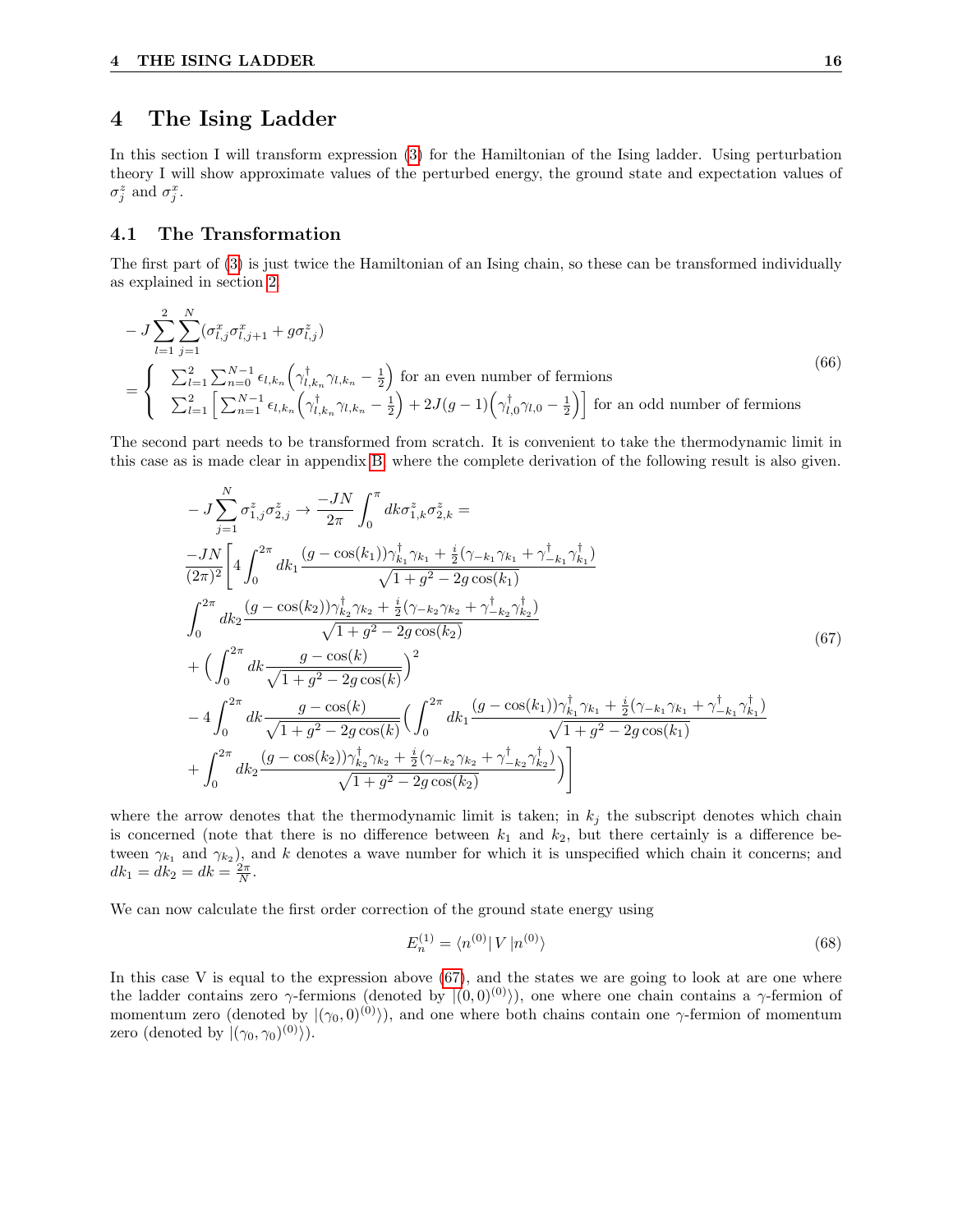<span id="page-19-0"></span>

Figure 10: The energy gap between the first order corrections of the state with no  $\gamma$ fermions and with a  $\gamma$ -fermion on one chain (for  $J = 1$ ).

We find



Figure 11: The energy gap between the first order corrections of the state with no  $\gamma$ -fermions and with a  $\gamma$ -fermion on both chains (for  $J = 1$ ).

$$
\langle (0,0)^{(0)} | V | (0,0)^{(0)} \rangle = \frac{-JN}{(2\pi)^2} \Big( \int_0^{2\pi} dk \frac{g - \cos(k)}{\sqrt{1 + g^2 - 2g \cos(k)}} \Big)^2 \tag{69}
$$

$$
\langle (\gamma_0, 0)^{(0)} | V | (\gamma_0, 0)^{(0)} \rangle = \frac{-JN}{(2\pi)^2} \Big( \int_0^{2\pi} dk \frac{g - \cos(k)}{\sqrt{1 + g^2 - 2g \cos(k)}} \Big)^2 + \frac{2J}{2\pi} \frac{g - 1}{|g - 1|} \int_0^{2\pi} dk \frac{g - \cos(k)}{\sqrt{1 + g^2 - 2g \cos(k)}} \tag{70}
$$

$$
\langle (\gamma_0, \gamma_0)^{(0)} | V | (\gamma_0, \gamma_0)^{(0)} \rangle = \frac{-JN}{(2\pi)^2} \Big( \int_0^{2\pi} dk \frac{g - \cos(k)}{\sqrt{1 + g^2 - 2g \cos(k)}} \Big)^2 + \frac{4J}{2\pi} \frac{g - 1}{|g - 1|} \int_0^{2\pi} dk \frac{g - \cos(k)}{\sqrt{1 + g^2 - 2g \cos(k)}} - \frac{4J}{N} \tag{71}
$$

or (the last two) more insightfully

$$
\langle (\gamma_0, 0)^{(0)} | V | (\gamma_0, 0)^{(0)} \rangle
$$
\n
$$
= \begin{cases}\n\frac{-JN}{(2\pi)^2} \left( \int_0^{2\pi} dk \frac{g - \cos(k)}{\sqrt{1 + g^2 - 2g \cos(k)}} \right)^2 - \frac{2J}{2\pi} \int_0^{2\pi} dk \frac{g - \cos(k)}{\sqrt{1 + g^2 - 2g \cos(k)}} \text{ for } 0 < g < 1 \\
\frac{-JN}{(2\pi)^2} \left( \int_0^{2\pi} dk \frac{g - \cos(k)}{\sqrt{1 + g^2 - 2g \cos(k)}} \right)^2 + \frac{2J}{2\pi} \int_0^{2\pi} dk \frac{g - \cos(k)}{\sqrt{1 + g^2 - 2g \cos(k)}} \text{ for } g > 1\n\end{cases} \tag{72}
$$
\n
$$
\langle (\gamma_0, \gamma_0)^{(0)} | V | (\gamma_0, \gamma_0)^{(0)} \rangle
$$
\n
$$
= \begin{cases}\n\frac{-JN}{(2\pi)^2} \left( \int_0^{2\pi} dk \frac{g - \cos(k)}{\sqrt{1 + g^2 - 2g \cos(k)}} \right)^2 - \frac{4J}{2\pi} \int_0^{2\pi} dk \frac{g - \cos(k)}{\sqrt{1 + g^2 - 2g \cos(k)}} - \frac{4J}{N} \text{ for } 0 < g < 1 \\
\frac{-JN}{(2\pi)^2} \left( \int_0^{2\pi} dk \frac{g - \cos(k)}{\sqrt{1 + g^2 - 2g \cos(k)}} \right)^2 + \frac{4J}{2\pi} \int_0^{2\pi} dk \frac{g - \cos(k)}{\sqrt{1 + g^2 - 2g \cos(k)}} - \frac{4J}{N} \text{ for } g > 1\n\end{cases} \tag{73}
$$

See figures 10 and 11 (which have been made using the same Euler forward as in subsection 3.2, see appendix 
$$
C
$$
).

Combining this with the result of subsection [3.2](#page-11-0) we get for the total energy gap (so this is not what is displayed in the figures) between the state with zero  $\gamma$ -fermions on both chains (we call it  $E_{0,0}$ ) and the state with one  $\gamma$ -fermion of momentum zero on one chain (we call it  $E_{1,0}$ )

$$
E_{1,0} - E_{0,0} = \begin{cases} -h\frac{2J}{2\pi} \int_0^{2\pi} dk \frac{g - \cos(k)}{\sqrt{1 + g^2 - 2g\cos(k)}} + O(h^2) & \text{for } 0 < g < 1\\ 2J(g - 1) + h\frac{2J}{2\pi} \int_0^{2\pi} dk \frac{g - \cos(k)}{\sqrt{1 + g^2 - 2g\cos(k)}} + O(h^2) & \text{for } g > 1 \end{cases}
$$
(74)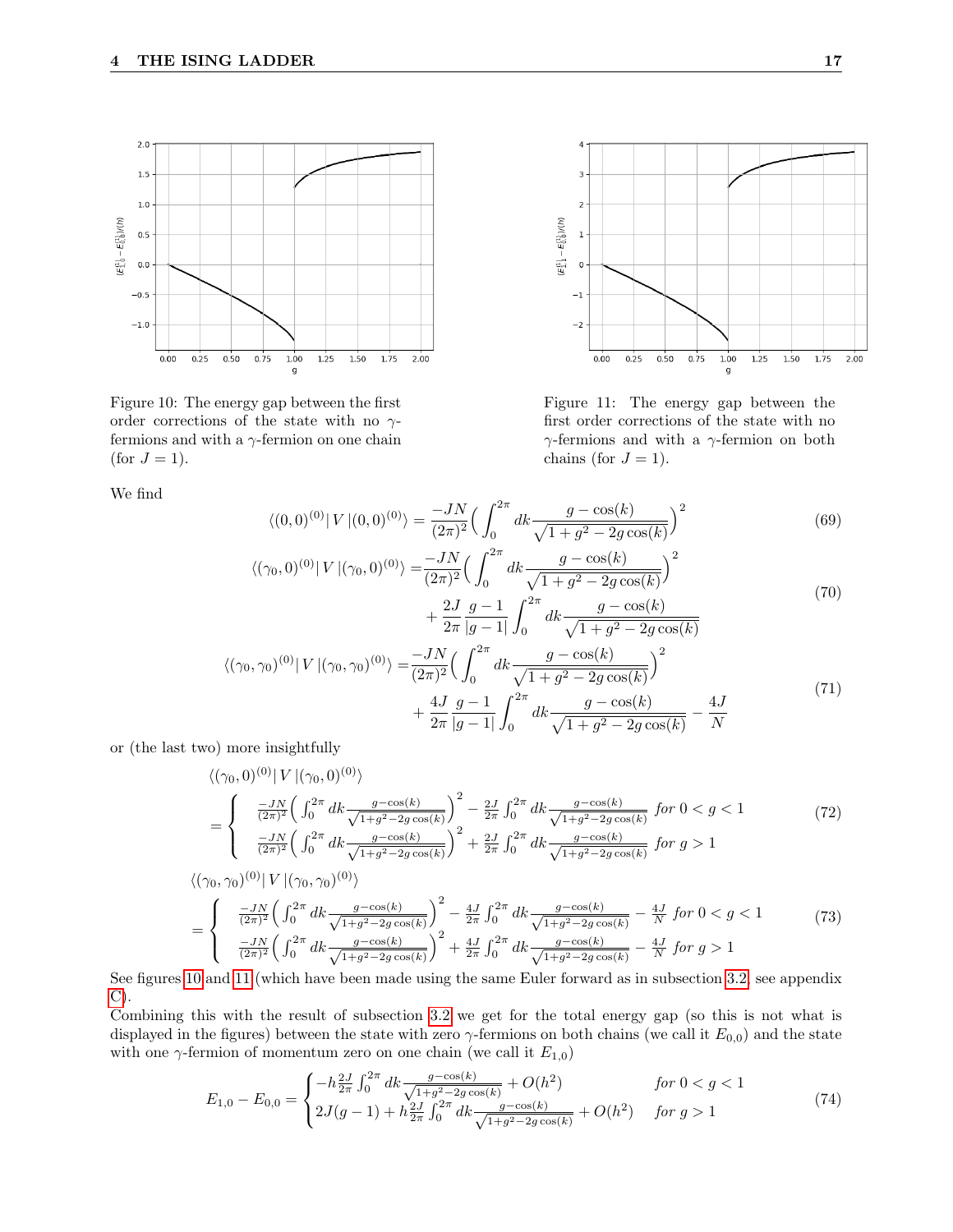and for the energy gap between the state with zero  $\gamma$ -fermions on both chains and the state with one  $\gamma$ -fermion of momentum zero on both chains (we call it  $E_{1,1}$ )

$$
E_{1,1} - E_{0,0} = \begin{cases} -h\left(\frac{4J}{2\pi} \int_0^{2\pi} dk \frac{g - \cos(k)}{\sqrt{1 + g^2 - 2g\cos(k)}} - \frac{4J}{N}\right) + O(h^2) & \text{for } 0 < g < 1\\ 4J(g-1) + h\left(\frac{4J}{2\pi} \int_0^{2\pi} dk \frac{g - \cos(k)}{\sqrt{1 + g^2 - 2g\cos(k)}} - \frac{4J}{N}\right) + O(h^2) & \text{for } g > 1 \end{cases}
$$
(75)

We see that for  $0 < g < 1$  the ground state is not anymore the one with zero  $\gamma$ -fermions on both chains, but the one with one  $\gamma$ -fermion of momentum zero on both chains. But for  $g > 1$  the state with zero  $\gamma$ -fermions is again the ground state. Furthermore, this means that the critical point of the phase transition hasn't moved from its position on  $g = 1$ .

#### <span id="page-20-0"></span>4.2 Discussion

To be more certain about whether the critical point really stays at  $q = 1$ , higher order corrections in the energy could be calculated for the states discussed in the last subsection. For this first the first correction for the states themselves should be calculated, for which degenerate perturbation should be used, since the ground state is degenerate for  $h = 0$ . So this will take a considerable amount of time and effort.

There also seems to be a discontinuity in the  $E_{1,0}$  and  $E_{1,1}$  at  $g=1$ . This may disappear when taking the higher order corrections for these energies, and if not, it will be interesting to think about why this discontinuity appears when there is an interaction between the two chains, and what happens exactly at  $g=1$ .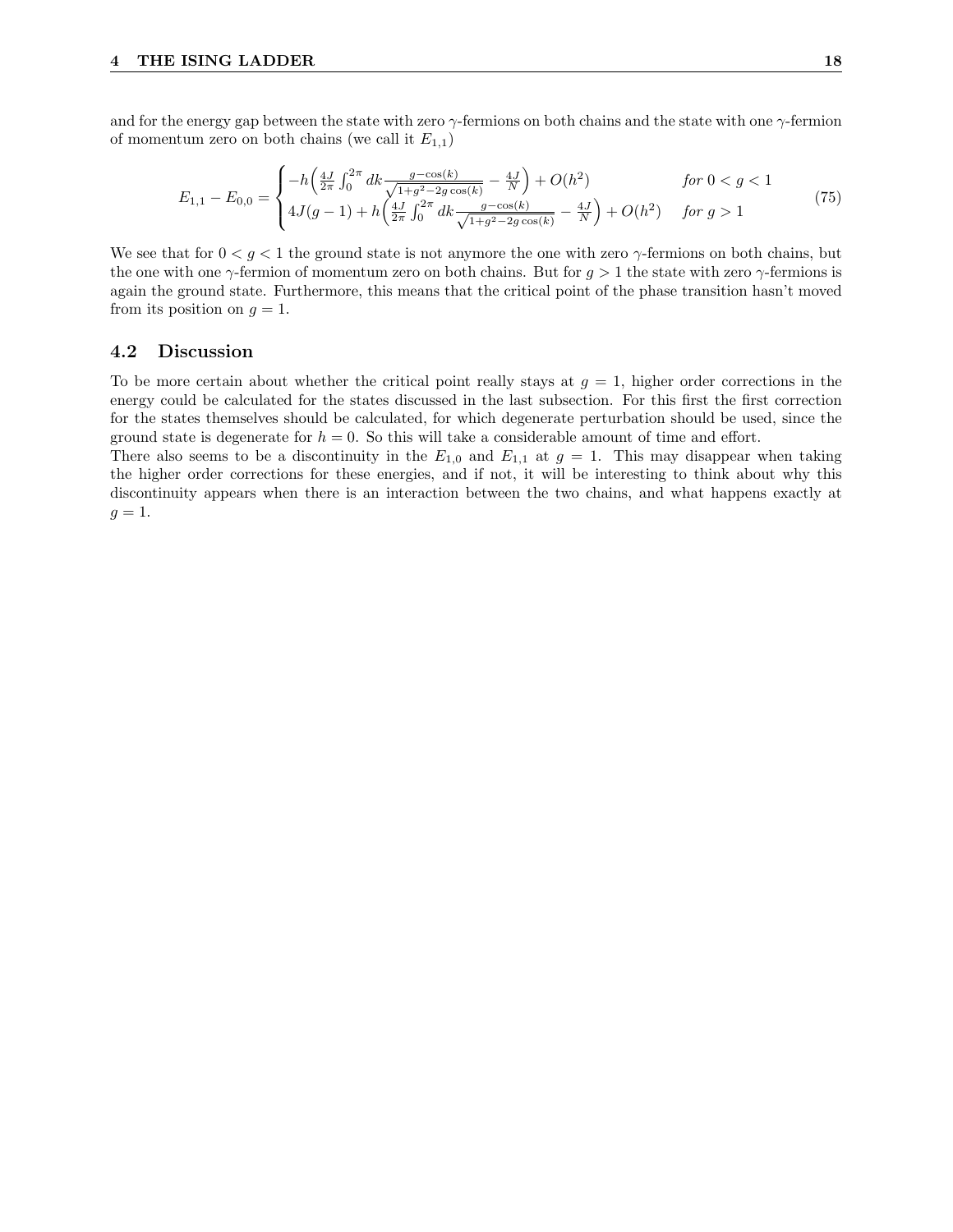### <span id="page-21-0"></span>A Derivation of the Diagonalization of the Hamiltonian

As is seen in the second section of this paper we start with [\(1\)](#page-3-2) as the Hamiltonian that should be diagonalized.

#### <span id="page-21-1"></span>A.1 The Jordan-Wigner Transformation

We start by inserting identities [\(12\)](#page-5-2) and [\(13\)](#page-5-3) in this expression

$$
H = -J\sum_{j=1}^{N} (\sigma_j^x \sigma_{j+1}^x + g\sigma_j^z) = -J\sum_{j=1}^{N} \left[ \prod_{\substack{j=0 \ k
$$

Since  $\sigma_k^x \sigma_k^x = 1$  for all k, we have  $\prod_{\substack{j=0 \ k < j}} (1 - 2c_k^{\dagger} c_k) \prod_{\substack{j=0 \ k < j}} (1 - 2c_k^{\dagger} c_k) = 1$ , which leaves us with

$$
H = -J\sum_{j=1}^{N} \left[ (c_j^{\dagger} + c_j)(1 - 2c_j^{\dagger}c_j)(c_{j+1}^{\dagger} + c_{j+1}) + g(1 - 2c_j^{\dagger}c_j) \right]
$$
(77)

where commutation relations [\(7\)](#page-5-4), [\(8\)](#page-5-5) and [\(9\)](#page-5-6) allowed us to switch the positions of  $\prod_{\substack{j=0 \ k < j}} (1 - 2c_k^{\dagger} c_k)$  and  $(c_j^{\dagger} + c_j)$ , and the boundary conditions of [\(15\)](#page-6-3) and [\(16\)](#page-6-4) are already implemented. It should also be kept in mind that  $c_j c_j = c_j^{\dagger} c_j^{\dagger} = 0$ .

If we now rewrite this expression and use  $c_j c_j^{\dagger} c_j = c_j$  knowing the physical interpretation of what these operators do (see subsection [2.1\)](#page-5-1), we get expression [\(18\)](#page-6-2) for the Hamiltonian.

#### <span id="page-21-2"></span>A.2 The Fourier Transformation

To understand the expression for the Hamiltonian after the Fourier transform [\(18\)](#page-6-2), one should first understand equations [\(24\)](#page-7-2), [\(25\)](#page-7-3) and [\(26\)](#page-7-4). First we substitute the Fourier transform in the second term

$$
\sum_{j=1}^{N} c_j^{\dagger} c_{j+1} = \sum_{j=1}^{N} \frac{1}{N} \sum_{n=0}^{N-1} \sum_{m=0}^{N-1} c_{k_n}^{\dagger} e^{ik_n j a} c_{k_m} e^{-ik_m (j+1)a} = \sum_{j=1}^{N} \frac{1}{N} \sum_{n=0}^{N-1} \sum_{m=0}^{N-1} c_{k_n}^{\dagger} c_{k_m} e^{ik_n j a} e^{-ik_m j a} e^{-ik_m a} \tag{78}
$$

where  $k_n$  are expressions [\(22\)](#page-7-0) and [\(23\)](#page-7-1) for an even and odd number of fermions respectively. Now because

<span id="page-21-3"></span>
$$
\sum_{j=1}^{N} e^{-ik_nja} e^{ik_mja} = \delta_{nm} \tag{79}
$$

we have

$$
\sum_{j=1}^{N} c_j^{\dagger} c_{j+1} = \sum_{j=1}^{N} \frac{1}{N} \sum_{n=0}^{N-1} c_{k_n}^{\dagger} c_{k_n} e^{-ik_n a} = \sum_{n=0}^{N-1} c_{k_n}^{\dagger} c_{k_n} e^{-ik_n a}
$$
(80)

Equivalently for the third term in the Hamiltonian as expressed in [\(18\)](#page-6-2)

$$
\sum_{j=1}^{N} c_{j+1}^{\dagger} c_j = \sum_{n=0}^{N-1} c_{k_n}^{\dagger} c_{k_n} e^{ik_n a}
$$
\n(81)

The sum of these two become equation [\(24\)](#page-7-2).

Equation [\(25\)](#page-7-3) goes slightly different, but the idea is the same. First we again substitute the Fourier transform in the first and fourth term respectively of the Hamiltonian as expressed in [\(18\)](#page-6-2).

$$
\sum_{j=1}^{N} c_j^{\dagger} c_{j+1}^{\dagger} = \sum_{j=1}^{N} \frac{1}{N} \sum_{n=0}^{N-1} \sum_{m=0}^{N-1} c_{k_n}^{\dagger} e^{ik_n j a} c_{k_m}^{\dagger} e^{ik_m (j+1)a}
$$
(82)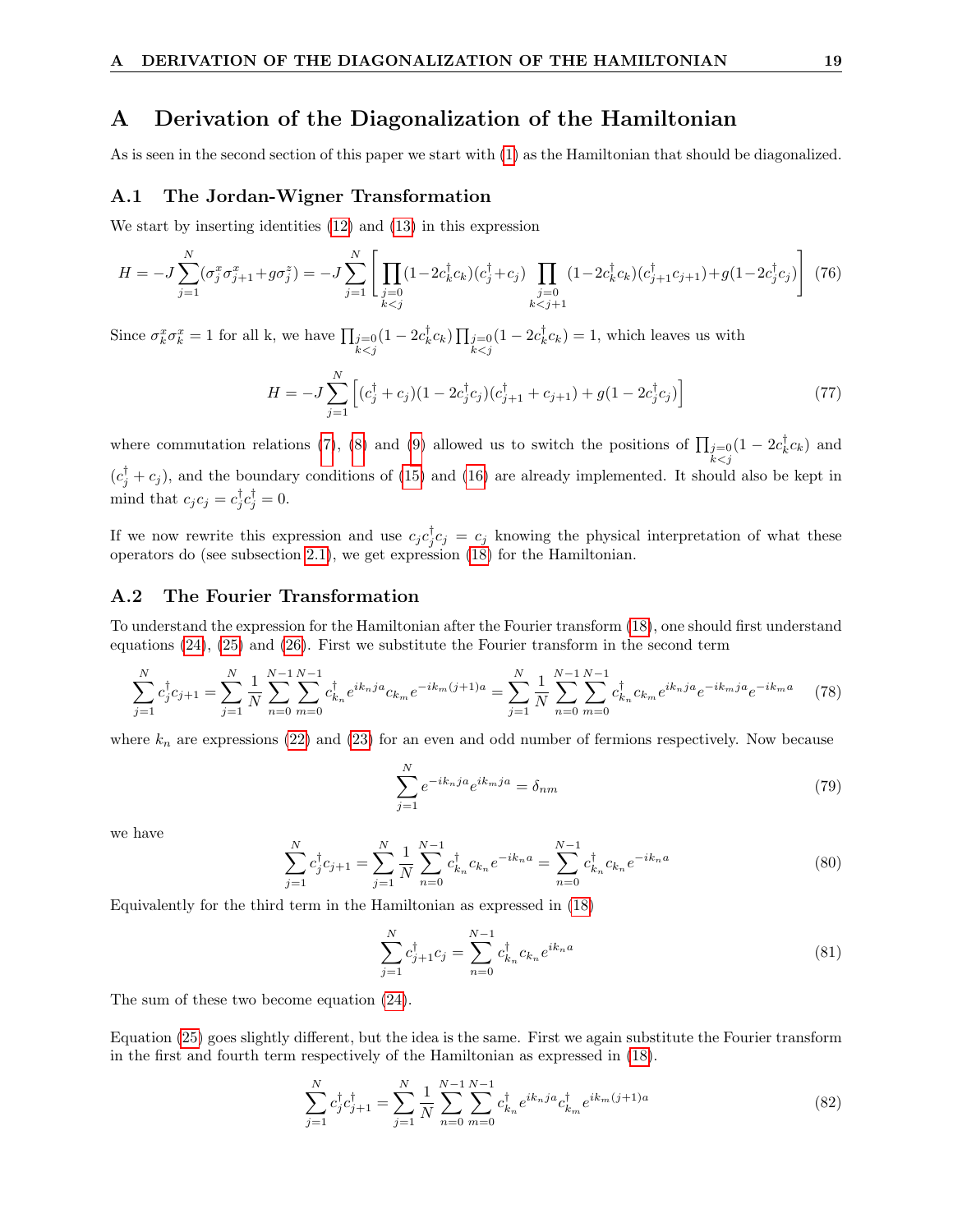$$
\sum_{j=1}^{N} c_{j+1} c_j = \sum_{j=1}^{N} \frac{1}{N} \sum_{n=0}^{N-1} \sum_{m=0}^{N-1} c_{k_n} e^{-ik_n(j+1)a} c_{k_m} e^{-ik_mja}
$$
(83)

Now because the sites are only on discrete equidistant points, the states with  $n = -N, \ldots, -1$  are equivalent to the states with  $n = 0, \ldots, N - 1$  respectively, since

<span id="page-22-0"></span>
$$
c_{k_{n\pm N}} = \frac{1}{\sqrt{N}} \sum_{j=1}^{N} c_j e^{2\pi i (n\pm N)j/N} = \frac{1}{\sqrt{N}} \sum_{j=1}^{N} c_j e^{2\pi i n j/N} \cdot 1 = c_{k_n}
$$
(84)

and similar for the case of an even number of fermions (this phenomenon is also demonstrated in figure [2\)](#page-6-1). Using this fact and identity [\(79\)](#page-21-3) it can be shown that for an even number of fermions

$$
\sum_{j=1}^{N} c_j^{\dagger} c_{j+1}^{\dagger} = \sum_{n=0}^{N-1} c_{k_{-n-1}}^{\dagger} c_{k_n}^{\dagger} e^{2\pi i (n + \frac{1}{2})/N} = \frac{1}{2} \sum_{n=-N}^{N-1} c_{k_{-n-1}}^{\dagger} c_{k_n}^{\dagger} e^{2\pi i (n + \frac{1}{2})/N}
$$
(85)

This can be rewritten as

$$
\sum_{j=1}^{N} c_j^{\dagger} c_{j+1}^{\dagger} = \frac{1}{2} \left[ \sum_{n=-N}^{-1} c_{k_{-n-1}}^{\dagger} c_{k_n}^{\dagger} e^{2\pi i (n + \frac{1}{2})/N} + \sum_{n=0}^{N-1} c_{k_{-n-1}}^{\dagger} c_{k_n}^{\dagger} e^{2\pi i (n + \frac{1}{2})/N} \right]
$$
(86)

$$
\sum_{j=1}^{N} c_j^{\dagger} c_{j+1}^{\dagger} = \frac{1}{2} \sum_{n=0}^{N-1} \left[ c_{k_n}^{\dagger} c_{k_{-n-1}}^{\dagger} e^{-2\pi i (n + \frac{1}{2})/N} + c_{k_{-n-1}}^{\dagger} c_{k_n}^{\dagger} e^{2\pi i (n + \frac{1}{2})/N} \right]
$$
(87)

and using [\(9\)](#page-5-6)

$$
\sum_{j=1}^{N} c_j^{\dagger} c_{j+1}^{\dagger} = \frac{1}{2} \sum_{n=0}^{N-1} \left[ c_{k_{-n-1}}^{\dagger} c_{k_n}^{\dagger} (e^{2\pi i (n + \frac{1}{2})/N} - e^{-2\pi i (n + \frac{1}{2})/N}) \right] = \sum_{n=0}^{N-1} c_{-k_n}^{\dagger} c_{k_n}^{\dagger} i \sin(k_n a)
$$
(88)

Equivalently for the fourth term

$$
\sum_{j=1}^{N} c_{j+1} c_j = \sum_{n=0}^{N-1} c_{-k_n} c_{k_n} i \sin(k_n a)
$$
\n(89)

The same approach is used for the case with an odd number of fermions.

$$
\sum_{j=1}^{N} c_j^{\dagger} c_{j+1}^{\dagger} = \sum_{j=1}^{N} \frac{1}{N} \sum_{m=0}^{N-1} \sum_{n=0}^{N-1} c_{k_m}^{\dagger} c_{k_n}^{\dagger} e^{2\pi i (m+n)j/N} e^{-2\pi i n/N} = \sum_{n=0}^{N-1} c_{k_n}^{\dagger} c_{k_n}^{\dagger} e^{2\pi i n/N}
$$
(90)

Now we have a bit of a problem, because the first term consists of two of the same operators  $(c_0c_0)$ , so we can't turn it into a sine. However, this term vanishes anyway because of Pauli's exclusion principle for fermions. So in the end we can write this term for an odd number of fermions as

$$
\sum_{j=1}^{N} c_j^{\dagger} c_{j+1}^{\dagger} = \sum_{n=1}^{N-1} c_{-k_n}^{\dagger} c_{k_n}^{\dagger} i \sin(k_n a)
$$
\n(91)

Equivalently for the fourth term

$$
\sum_{j=1}^{N} c_{j+1} c_j = \sum_{n=1}^{N-1} c_{-k_n} c_{k_n} i \sin(k_n a)
$$
\n(92)

Now, knowing that the last term turns into

$$
\sum_{j=1}^{N} c_j^{\dagger} c_j = \sum_{n=0}^{N-1} c_{k_n}^{\dagger} c_{k_n}
$$
\n(93)

We find expressions [\(29\)](#page-7-5) and [\(30\)](#page-7-6) for the Hamiltonian.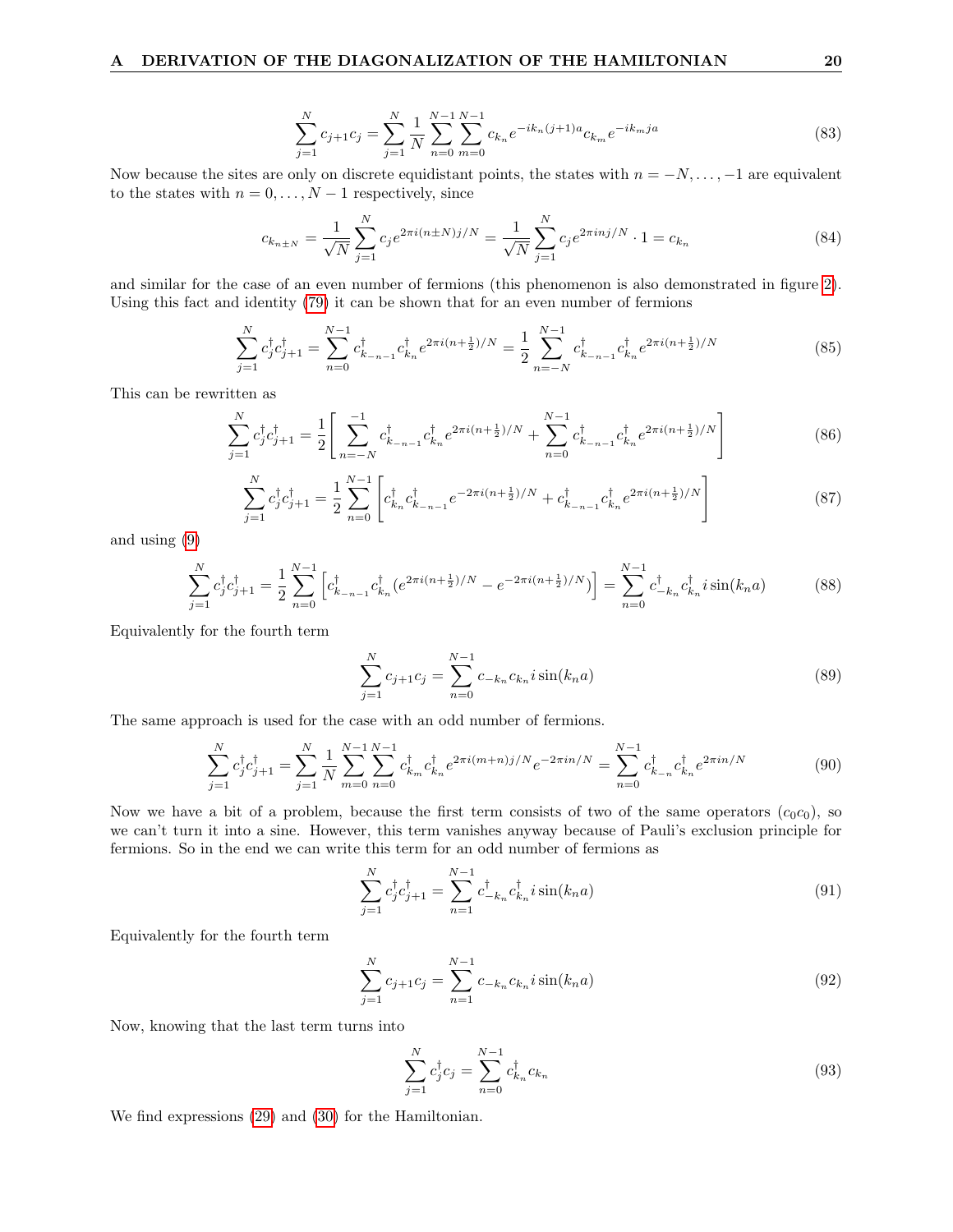#### <span id="page-23-0"></span>A.3 The Bogoliubov Transformation

Now only the Bogoliubov transformation remains to be explained [\(31\)](#page-8-3). After simply inserting the transformation into the Hamiltonian for an even number of fermions, we find

$$
H = J \sum_{n=0}^{N-1} \left[ 2(g - \cos(k_n a))(u_{k_n} \gamma_{k_n}^{\dagger} - i v_{k_n} \gamma_{-k_n})(u_{k_n} \gamma_{k_n} + i v_{k_n} \gamma_{-k_n}^{\dagger}) - i \sin(k_n a)((u_{k_n} \gamma_{-k_n}^{\dagger} + i v_{k_n} \gamma_{k_n})(u_{k_n} \gamma_{k_n}^{\dagger} - i v_{k_n} \gamma_{-k_n}) + (u_{k_n} \gamma_{-k_n} - i v_{k_n} \gamma_{k_n}^{\dagger})(u_{k_n} \gamma_{k_n} + i v_{k_n} \gamma_{-k_n}^{\dagger})) - g \right]
$$
\n
$$
(94)
$$

For convenience I split the Hamiltonian in two parts  $(H_1 + H_2 = H)$ , where the first part contains the diagonalized part.

$$
H_{1} = J \sum_{n=0}^{N-1} \left[ 2(g - \cos(k_{n}a))(u_{k_{n}}^{2} \gamma_{k_{n}}^{\dagger} \gamma_{k_{n}} + v_{k_{n}}^{2} \gamma_{-k_{n}} \gamma_{-k_{n}}^{\dagger}) - i \sin(k_{n}a)(iu_{k_{n}} v_{k_{n}} \gamma_{k_{n}} \gamma_{k_{n}}^{\dagger} - iu_{k_{n}} v_{k_{n}} \gamma_{-k_{n}}^{\dagger} \gamma_{-k_{n}} + iu_{k_{n}} v_{k_{n}} \gamma_{-k_{n}} \gamma_{-k_{n}}^{\dagger} - iu_{k_{n}} v_{k_{n}} \gamma_{k_{n}}^{\dagger} \gamma_{k_{n}}) - g \right]
$$
  
\n
$$
H_{2} = J \sum_{n=0}^{N-1} \left[ 2(g - \cos(k_{n}a))(iu_{k_{n}} v_{k_{n}} \gamma_{k_{n}}^{\dagger} \gamma_{-k_{n}}^{\dagger} - iu_{k_{n}} v_{k_{n}} \gamma_{-k_{n}} \gamma_{k_{n}}) - i \sin(k_{n}a)(u_{k_{n}}^{2} \gamma_{-k_{n}}^{\dagger} \gamma_{k_{n}}^{\dagger} + v_{k_{n}}^{2} \gamma_{k_{n}} \gamma_{-k_{n}} + u_{k_{n}}^{2} \gamma_{-k_{n}} \gamma_{k_{n}} + v_{k_{n}}^{2} \gamma_{k_{n}}^{\dagger} \gamma_{-k_{n}}^{\dagger}) \right]
$$
\n(95)

Using this and inserting  $(34)$  into  $H_2$ , and then applying some trigonometric identities, we find

$$
H_2 = J \sum_{n=0}^{N-1} \left[ (g - \cos(k_n a))(i \sin(\theta_{k_n}) \gamma_{k_n}^\dagger \gamma_{-k_n}^\dagger - i \sin(\theta_{k_n}) \gamma_{-k_n} \gamma_{k_n}) - i \sin(k_n a)(\cos(\theta_{k_n}) \gamma_{-k_n} \gamma_{k_n} - \cos(\theta_{k_n}) \gamma_{k_n}^\dagger \gamma_{-k_n}^\dagger) \right]
$$
(96)

At last we use [\(35\)](#page-8-5) to obtain

$$
H_2 = J \sum_{n=0}^{N-1} \frac{1}{\sqrt{1+g^2 - 2g \cos(k_n a)}} \Big[ (g - \cos(k_n a)) i \sin(k_n a) (\gamma_{-k_n} \gamma_{k_n} - \gamma_{k_n}^{\dagger} \gamma_{-k_n}^{\dagger})
$$
  
-  $i \sin(k_n a) (g - \cos(k_n a)) (\gamma_{-k_n} \gamma_{k_n} - \gamma_{k_n}^{\dagger} \gamma_{-k_n}^{\dagger}) \Big]$  (97)

which obviously equals zero.

Now  $H_1$  should be rewritten to something more concise and useful. For this it is necessary to assess how terms like  $\gamma_{k_n} \gamma_{k_n}$  and  $\gamma_{-k_n} \gamma_{-k_n}$  are related to each other. We use [\(84\)](#page-22-0) to prove that  $\sum_{n=0}^{N-1} c_{k_n} c_{k_n} =$  $\sum_{n=0}^{N-1} c_{-k_n} c_{-k_n}$ , and from this it can be easily deduced that  $\sum_{n=0}^{N-1} \gamma_{k_n} \gamma_{k_n} = \sum_{n=0}^{N-1} \gamma_{-k_n} \gamma_{-k_n}$ . Applying this to  $H_1$  (which we now know equals  $H$ ) in the case of an even number of fermions

$$
H = J \sum_{n=0}^{N-1} \left[ 2(g - \cos(k_n a))(u_{k_n}^2 \gamma_{k_n}^\dagger \gamma_{k_n} + v_{k_n}^2 \gamma_{k_n} \gamma_{k_n}^\dagger) - i \sin(k_n a)(i u_{k_n} v_{k_n} \gamma_{k_n} + i u_{k_n} v_{k_n} \gamma_{k_n}^\dagger \gamma_{k_n} + i u_{k_n} v_{k_n} \gamma_{k_n} \gamma_{k_n} + i u_{k_n} v_{k_n} \gamma_{k_n}^\dagger \gamma_{k_n} - i u_{k_n} v_{k_n} \gamma_{k_n}^\dagger \gamma_{k_n} - g \right]
$$
\n(98)

And then inserting [\(34\)](#page-8-4), and after applying [\(7\)](#page-5-4) and some commutation relations, we find

$$
H = 2J \sum_{n=0}^{N-1} \left\{ \gamma_{k_n}^{\dagger} \gamma_{k_n} [\cos(\theta_{k_n}) (g - \cos(k_n a)) - \sin(\theta_{k_n}) \sin(k_n a)] + \sin^2(\theta_{k_n}/2) (g - \cos(k_n a)) + \frac{1}{2} \sin(\theta_{k_n}) \sin(k_n a) - g/2 \right\}
$$
\n(99)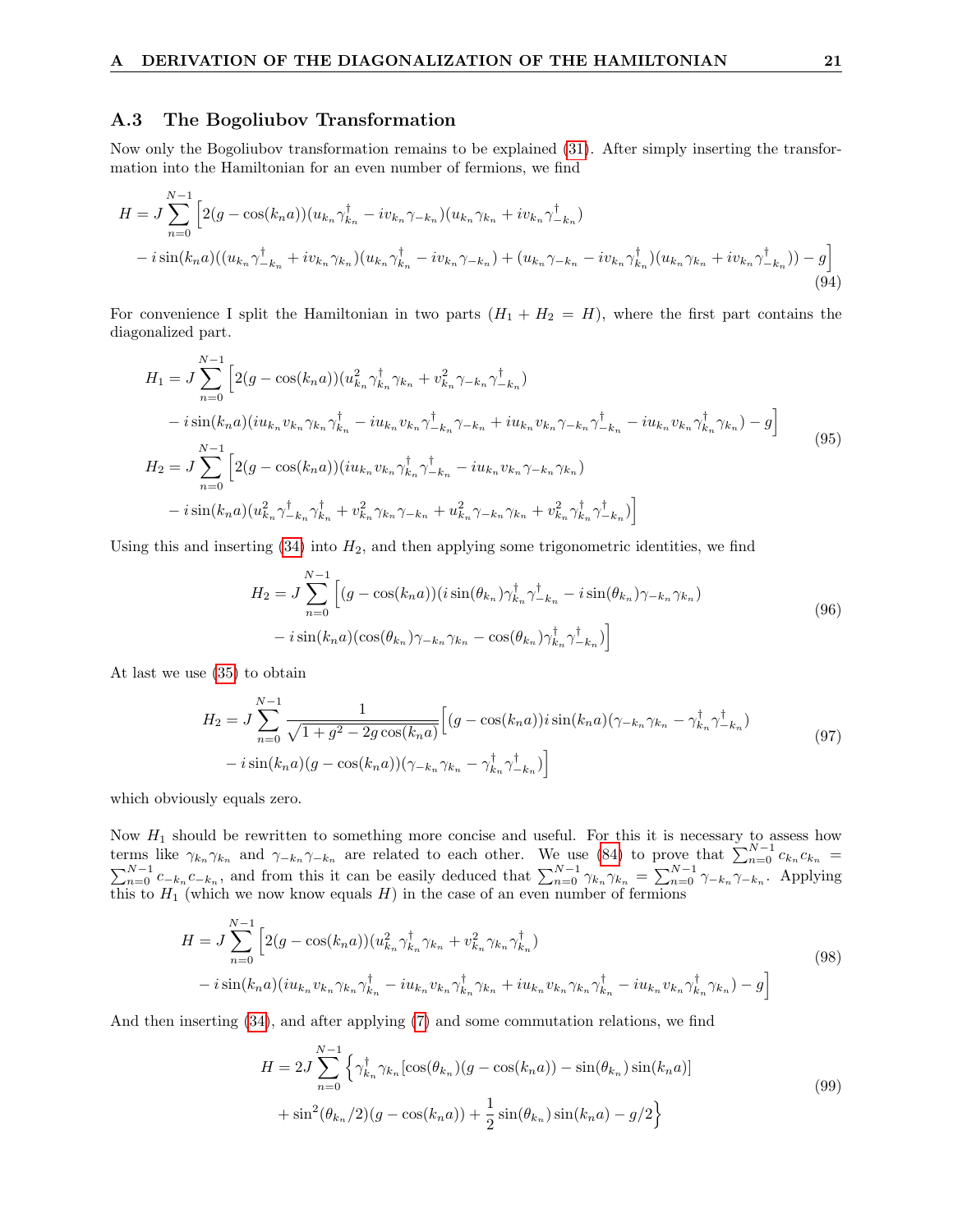Now, choosing N to be an even number, we see that - without any loss of generality -  $\sum_{n=0}^{N-1} \cos(k_n a) = 0$ , so such a term can be added at preference anywhere up to a factor (in this case  $J$ ). This means we get

$$
H = 2J \sum_{n=0}^{N-1} \left\{ \gamma_{k_n}^{\dagger} \gamma_{k_n} [\cos(\theta_{k_n}) (g - \cos(k_n a)) - \sin(\theta_{k_n}) \sin(k_n a)] - \frac{1}{2} [\cos(\theta_{k_n}) (g - \cos(k_n a)) - \sin(\theta_{k_n}) \sin(k_n a) + g] \right\}
$$
(100)

Now if we insert [\(35\)](#page-8-5), the expressions in the square brackets both reduce to  $\epsilon_{k_n}$  as in [\(2.3\)](#page-8-1), and we are left with [\(36\)](#page-8-1).

For an odd number of spins, the terms with  $n = 1, \ldots, N-1$  follow an identical derivation. However, because it misses the term with  $n = 0$ , we have  $\sum_{n=1}^{N-1} \cos(k_n a) = -1$ , so there needs to be added up a term J in order to leave the Hamiltonian unchanged. The term with  $n = 0$  becomes

$$
2J\Big[c_0^{\dagger}c_0(g-1) - g/2 + \frac{1}{2}\Big] = 2J\Big[\gamma_0^{\dagger}\gamma_0\frac{(g - \cos(k_n a))^2}{|g-1|}(g-1) - \frac{1}{2}(g-1)\Big] = 2J(g-1)\Big[\gamma_0^{\dagger}\gamma_0 - \frac{1}{2}\Big] \tag{101}
$$

Add this up to the rest of the Hamiltonian and we find [\(37\)](#page-8-2).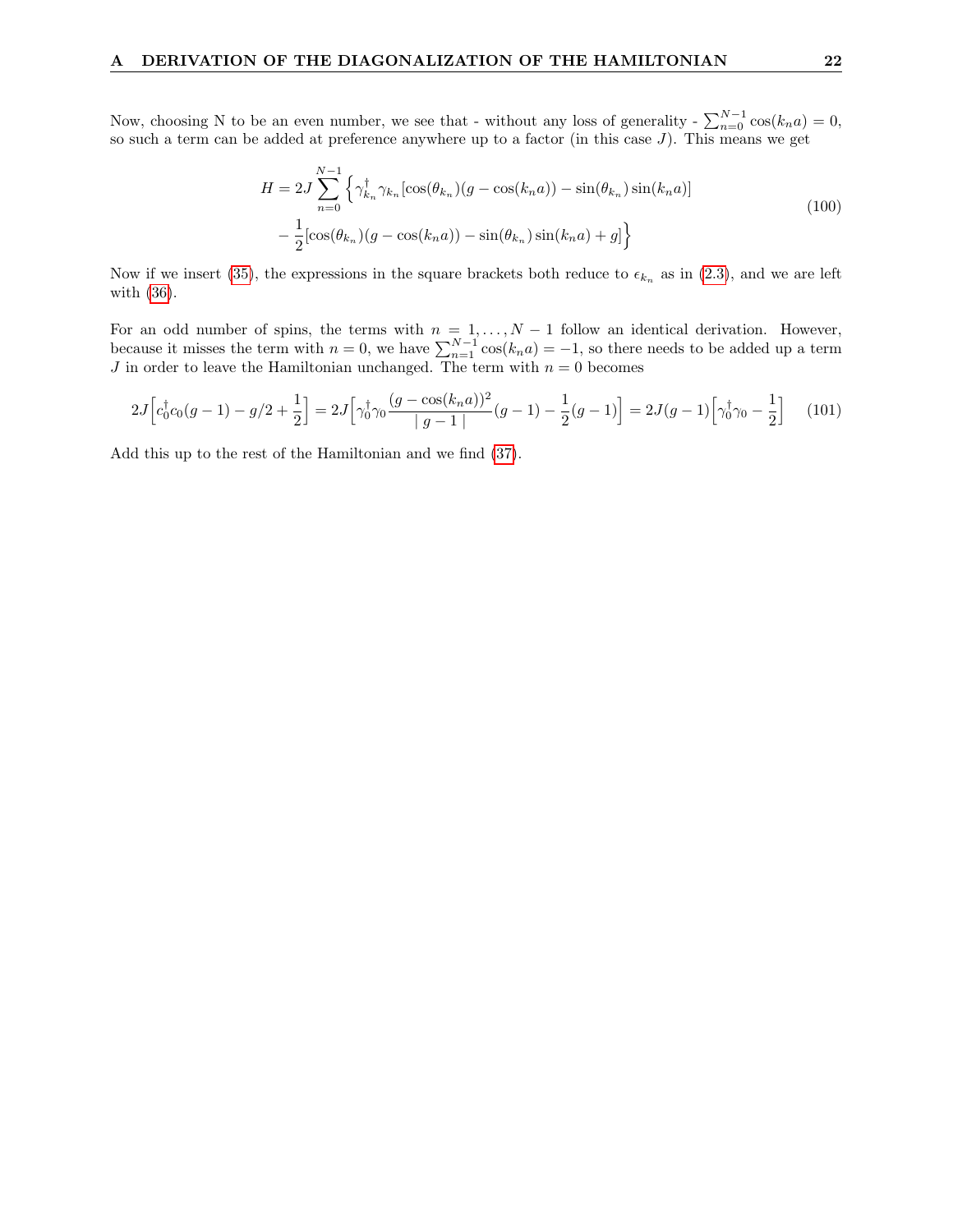## <span id="page-25-0"></span>B Transformation of the Ising Ladder

First I write down the expression after the Jordan-Wigner, Fourier and Bogoliubov transformation respectively. If this is confusing, take a look at appendix [A.](#page-21-0) So first the Jordan-Wigner transformation.

$$
- J \sum_{j=1}^{N} \sigma_{1,j}^{z} \sigma_{2,j}^{z} = -J \sum_{j=1}^{N} (1 - 2c_{1,j}^{\dagger} c_{1,j}) (1 - 2c_{2,j}^{\dagger} c_{2,j})
$$
(102)

Then the Fourier transform.

<span id="page-25-1"></span>
$$
-J\sum_{j=1}^{N} \sigma_{1,j}^{z} \sigma_{2,j}^{z} = -J\sum_{j=1}^{N} (1 - \frac{2}{N} \sum_{n=0}^{N-1} \sum_{p=0}^{N-1} c_{k_{1,n}}^{\dagger} c_{k_{1,p}} e^{ik_{1,n}ja} e^{-ik_{1,p}ja}) (1 - \frac{2}{N} \sum_{m=0}^{N-1} \sum_{q=0}^{N-1} c_{k_{2,m}}^{\dagger} c_{k_{2,n}} e^{ik_{2,m}ja} e^{-ik_{2,q}ja})
$$
  
\n
$$
= -J\left[N - 2 \sum_{n=0}^{N-1} (c_{k_{1,n}}^{\dagger} c_{k_{1,n}} + c_{k_{2,n}}^{\dagger} c_{k_{2,n}})
$$
  
\n
$$
+ \frac{4}{N^{2}} \sum_{j=1}^{N} \sum_{n=0}^{N-1} \sum_{p=0}^{N-1} \sum_{m=0}^{N-1} \sum_{q=0}^{N-1} c_{k_{1,n}}^{\dagger} c_{k_{1,n}} c_{k_{2,m}} c_{k_{2,q}} e^{ik_{1,n}ja} e^{-ik_{1,p}ja} e^{ik_{2,m}ja} e^{-ik_{2,q}ja}\right]
$$
\n(103)

Now the fourth term of this expression with the quadruple summation (plus the summation over  $j$ ) is only non-zero when  $n = p$  and  $m = q$ , or  $n = q$  and  $m = p$ , or  $n = -m$  and  $p = -q$ , if  ${k_{1,n}} | n = 0, \ldots, N - 1$  =  ${k_{k_{2,n}}|n=1,\ldots,N-1}$  (that is: if both chains have an equal number of fermions, and thus the same boundary conditions (see subsections [2.1](#page-5-1) and [2.2\)](#page-6-0)), and otherwise only when  $n = p$  and  $m = q$ . However, when we take the thermodynamic limit, the two wave numbers become identical (see expressions [\(41\)](#page-12-2) and [\(42\)](#page-12-3)), and we only have to take into account the first case. So implementing this and taking the thermodynamic limit, we get for the last term in the last expression

$$
\frac{4}{N^2} \sum_{j=1}^{N} \sum_{n=0}^{N-1} \sum_{p=0}^{N-1} \sum_{m=0}^{N-1} \sum_{q=0}^{N-1} c_{k_{1,n}}^{\dagger} c_{k_{1,p}} c_{k_{2,m}}^{\dagger} c_{k_{2,q}} e^{ik_{1,n}ja} e^{-ik_{1,p}ja} e^{ik_{2,m}ja} e^{-ik_{2,q}ja}
$$
\n
$$
= \frac{4}{N} \Big[ \sum_{n=0}^{N-1} \sum_{m=0}^{N-1} c_{k_{1,n}}^{\dagger} c_{k_{1,n}} c_{k_{2,m}} c_{k_{2,m}} + \sum_{n=0}^{N-1} \sum_{\substack{m=0 \ m \neq n}}^{N-1} (c_{k_{1,n}}^{\dagger} c_{k_{1,m}} c_{k_{2,m}} c_{k_{2,n}} + c_{k_{1,n}}^{\dagger} c_{k_{1,m}} c_{k_{2,-n}} c_{k_{2,-n}}) \Big] \tag{104}
$$
\n
$$
\rightarrow \frac{4N}{(2\pi)^2} \Big[ \int_0^{2\pi} \int_0^{2\pi} dk_1 dk_2 c_{k_1}^{\dagger} c_{k_1} c_{k_2}^{\dagger} c_{k_2} + \dots \Big]
$$

where the arrow denotes that the thermodynamic limit is taken, and the dots denote the second and third term which turn to zero when taken the expectation value of it in any state that only consists of  $\gamma$ -fermions (see definition [\(31\)](#page-8-3)).

Taking the thermodynamic limit for the second and third term in [\(103\)](#page-25-1)

$$
2\sum_{n=0}^{N-1} c_{k_{j,n}}^{\dagger} c_{k_{j,n}} \to \frac{2N}{2\pi} \int_0^{2\pi} dk_j c_{k_j}^{\dagger} c_{k_j}
$$
 (105)

with  $j = 1, 2$ .

And then after the Bogoliubov transformation

$$
\frac{2N}{2\pi} \int_0^{2\pi} dk_j c_{k_j}^\dagger c_{k_j} = N + \frac{2N}{2\pi} \int_0^{2\pi} dk \left[ (g - \cos(k_j)) \gamma_{k_j}^\dagger \gamma_{k_j} + \frac{i}{2} (\gamma_{-k_j} \gamma_{k_j} + \gamma_{-k_j}^\dagger \gamma_{k_j}^\dagger) \right] \frac{1}{\sqrt{1 + g^2 - 2g \cos(k_j)}} - \frac{N}{2\pi} \int_0^{2\pi} dk \frac{g - \cos(k_j)}{\sqrt{1 + g^2 - 2g \cos(k_j)}} \tag{106}
$$

where no new techniques have been used compared with appendix [A.](#page-21-0) This expression can be used repeatedly to retrieve expression [\(67\)](#page-18-2).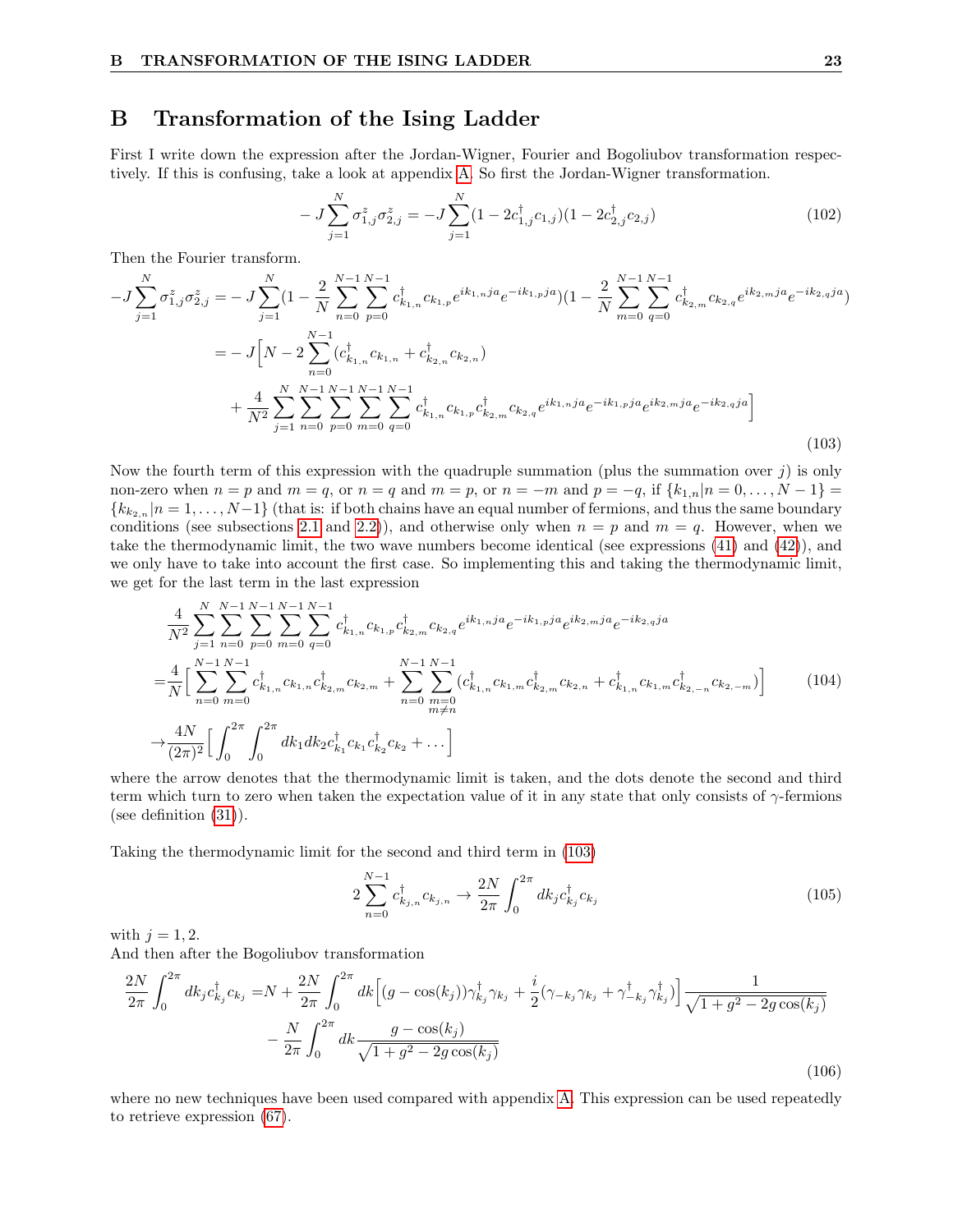## <span id="page-26-0"></span>C Code

This is the code that I used for several numerical results shown in my thesis. This code can be copied and pasted in an environment in which Python works, preferably in Spyder, and the numeric results from my thesis should be the output. The packages that are necessary for this code are laid out in the first seven lines.

```
from IPython import get_ipython
import numpy as nn
import matplotlib pyplot as pp
from matplotlib patches import Rectangle
import itertools
get\_ipython() . magic('math/to\_qt5')def flat(1): \#flat thens list
     return list (itertools. chain. from. iterable (1))def block (x, d=1, off=0): #block function
     x=nn. ceil((x+1 \text{ off})/d)if x\%2>0:
          return 1
     else:
          return 1
def dot (m, n): #dot product
     if len(m[0]) = len(n):
          o=nn. zeros ((len(m), len(n[0]))for j in range (\text{len}(m)):
               for k in range(len(n|0|)):
                    for l in range(len(n)):
                         o[j, k] = o[j, k] + m[j, l] * n[1, k]return o
     else:
          return 'no'
def plot (d, name=1,y=')', x=')', mark='o', legends=1, alpha=1, alpha=False, lims=1): # plots dataif len(nn.shape(d)) == 1:
          for k in range (\text{len}(d)):
               for j in range (\text{len}(\text{d}[k])):
                    pp. s c a t t e r (d [k] [j] [0], d [k] [j] [1], s = 500/len (d [k] [j] [0]),
                                  marker=mark, alpha=alph)
     else:
          if len (\text{nn} \cdot \text{shape}(d[0])) == 1:
               rgba=nn. z e ros ((len(d[0]), 4))if alphx=False:
                    rgba[:,3]=alphapp. scatter (d \begin{bmatrix} 0 \end{bmatrix}, d \begin{bmatrix} 1 \end{bmatrix}, s = 500/len(d \begin{bmatrix} 0 \end{bmatrix}), marker=mark, color=rgba)
               else:
                    rgba [:, 3] =nn. e * * ( nn. linspace ( 1, 1, len (d[0])) * * 2 * 5)/nn. e
                    pp. scatter (d[0], d[1], s=500/len(d[0]), marker=mark, color=rgba)
          else:
               rgba=nn.zeros ((\text{len}(d)+1, \text{len}(d[0][0]), 4))for j in range(len(d)):
                    rgba [j+1, : 2 \, j\%3] = \text{int} ((j\%3+1)/(j+1))if \text{ alpha} = False:rgba[j,:,3] = alphapp. scatter (d [ j ] [ 0 ] , d [ j ] [ 1 ] , s = 500/len (d [ 0 ] [ 0 ] ),
                                       market = mark, color = rgba[j])else:
```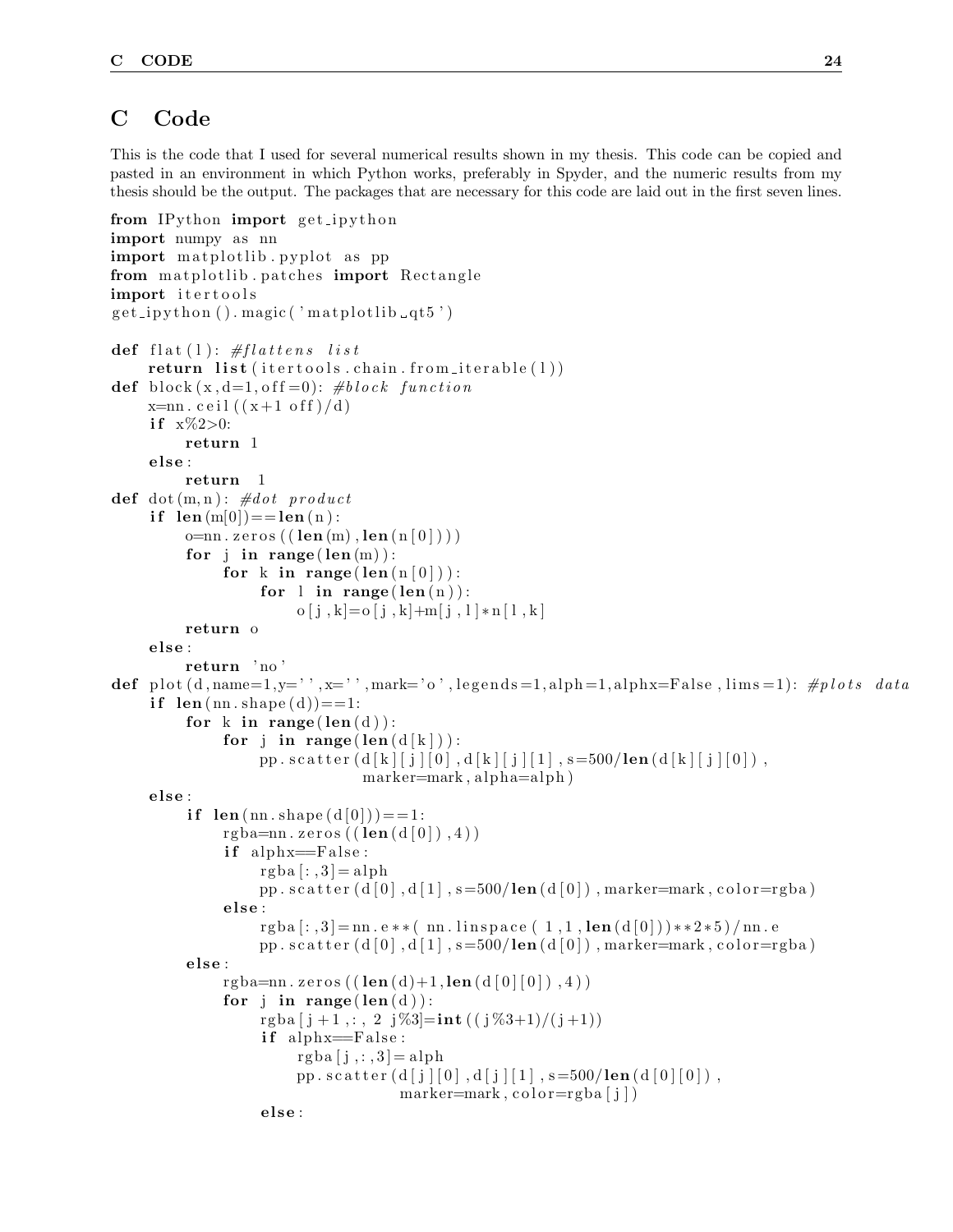```
rgba [i, j, j] = nn.e** (nn. linspace (1,1, len (d[j][0]))**2*5)/nn. e
                        pp. scatter (d [ j ] [ 0 ] , d [ j ] [ 1 ] , s = 500/len (d [ 0 ] [ 0 ] ),
                                      market = mark, color = rgba[j])pp. xlabel(x)pp. ylabel(y)pp . g ri d ( True )
     if \lim s == 1:
          lim s=lim s
     elsepp. xlim (lim s [0], lim s [1])pp. ylim (\lim_{s [2], \text{lims} [3])if legends ==1:
          x=x
     else :
          h and les = [Rectangle ((0,0),1,1,1,color=rgba[j,0,:3]) for j in range (len(d))]pp. legend (handles, legends)
     if name==1:
          return
     else :
          pp. s a v e f i g (name)
          return
\# \% creating the numerical values in the table of my thesis
J=1 #the coupling constant
N=4 #number of sites
g=2 #as the 'g' in the theory
sz = nn \cdot zeros ((N, 2**N, 2**N))for j in range(N):
     for k in range (2**N):
          sz [j, k, k] = block (k, 2**N/2** (j+1))#sz[n] is the n th z spin operator in the usual basis
sx=nn \cdot zeros((N, 2**N, 2**N))for \mathbf{j} in range (N):
     for k in range (2**N \int 2**N/2**(j+1)):
          s\bar{x} [ j , int (k+2**N/2*(j+1)) , k] = (block (k, 2**N/2**(j+1))+1)/2\frac{\sin{(j, k, int(k+2**N/2**(j+1))] = (block(k, 2**N/2**(j+1))+1)}{2}\#sx\left\lfloor n\right\rfloor is the n th x spin operator in the usual basis
H=nn \cdot zeros((2**N, 2**N))for j in range (N):
     H=H J * (dot (sz [j], sz [(j+1)%N]) g * sx [j]) # the Hamiltonian in the usual basis
#%%
for j in range (2**N):
     print (nn. real (nn. linalg. eig (H) [0][j] ) * (abs (nn. linalg. eig (H) [0][j]) > 10 * * (15)))
\frac{1}{200} to test the accuracy of the Euler forward for q=1N=1000000 #number of steps in Euler forward
n=nn. lin space(0, 2 * nn. pi, N)I=0for k in n:
     I=I+(1 \text{ nm} \cdot \cos(k)) * * . 5/(2**.5*N) #the integration
\textbf{print}(2/\text{nn}, \text{pi}, I) #should be equal to one another
\frac{1}{200} Euler forward applied to several values of g
N=1000
G=1000
n=nn. lin space(0, 2*nn. pi, N)g=nn. linspace (0, 2, G)
```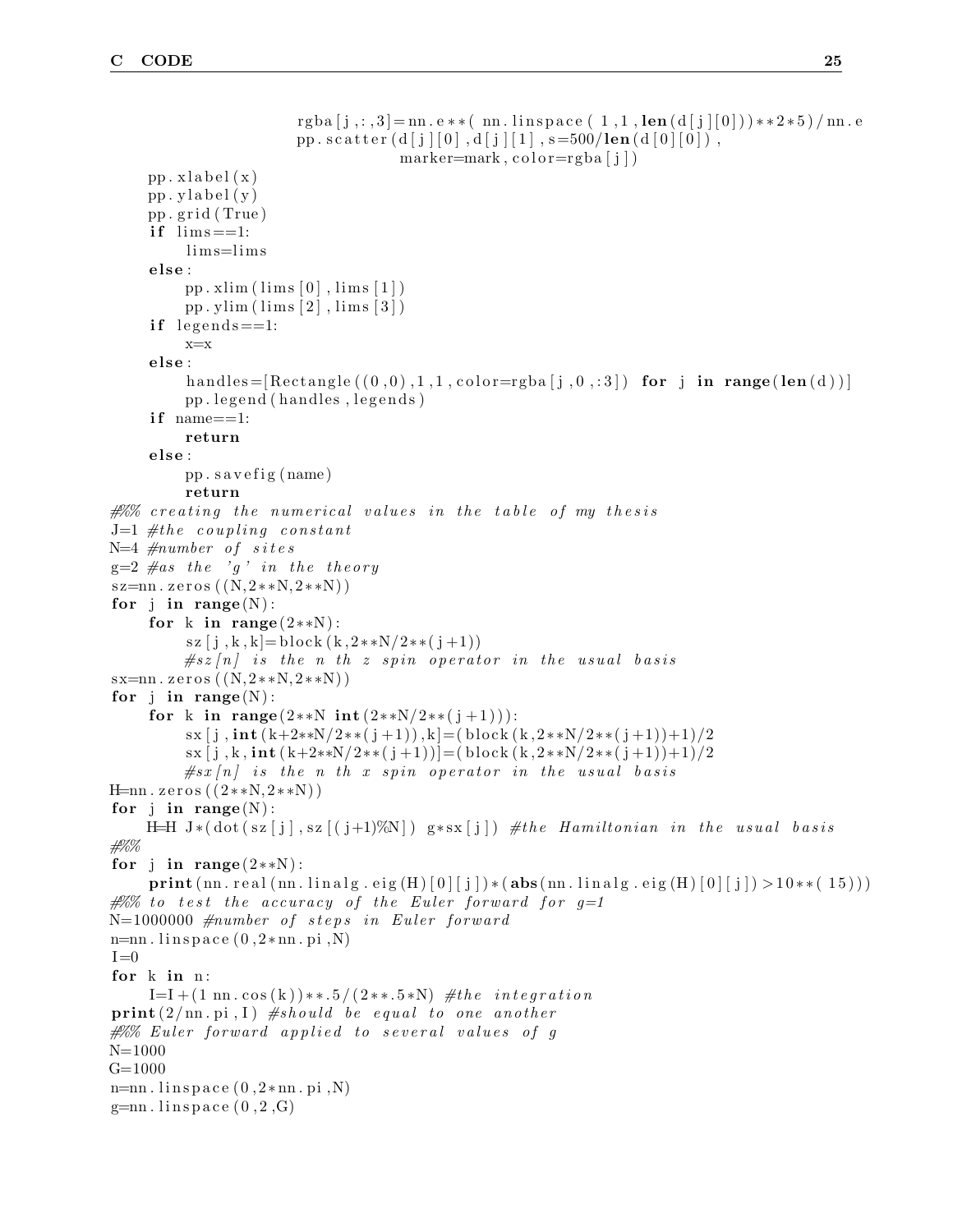```
I=nn. zeros (G)for gg in range(G):
     for k in n:
          I [ gg]=I [ gg]+(g [ gg ] mn. cos (k))/(1+g [ gg]*22*g [ gg]*nn. cos (k))**.5*N)#%%
plot ([g, I], x='g', y=' \sigma^z\#%%
N=1000
G=1000n=nn. lin space(0, 2 * nn. pi, N)g=nn. linspace (0, 2, G)I=nn. zeros (G)for gg in range(G):
     for k in n:
          I [ gg]=I [ gg]+(g [ gg ] nn. cos (k)) / (N*(1+g [gg] * * 2 2 * g [gg] * nn. cos (k)) * * . 5)
#%%
dE10=nn. zeros(G)dE10 [: int (G/2) = 2 * I [: int (G/2) \#E {1,0}\{ (1) \} E {0,0}\{ (1) \} for 0 < g < 1dE10 [ \text{int } G(3/2) : 1 ] = 2 * I [ \text{int } G(4/2) : 1 ] #E_{-} \{1,0\}^{(1)} E _{-} \{0,0\}^{(1)} for g>1
#%%
plot ([g, dE10], x='g', y='*(E_{-1, 0}^{(1)})^{(1)}E_{-0, 0}^{(1)})'(h);
#%%
dE11=nn. zeros(G)dE11 [: int (G/2)] = 4 * I[: int (G/2)] 4/N #E\{1,1\} \{(1)\} E\{0,0\} \{(1)\} for 0 < q < 1dE11 [ int (G/2) : 1 ] = 4 \ast I [ int (G/2) : 1 ] 4 /N \#E { 1, 1} \hat{\ } { (1)} E { 0, 0} \hat{\ } { (1)} for g>1
#%%
plot ([g, dE11], x='g', y='*(E_{-1, 1}^{(1)})^{(1)}E_{-0, 0}^{(1)}(1)]/(h);
```